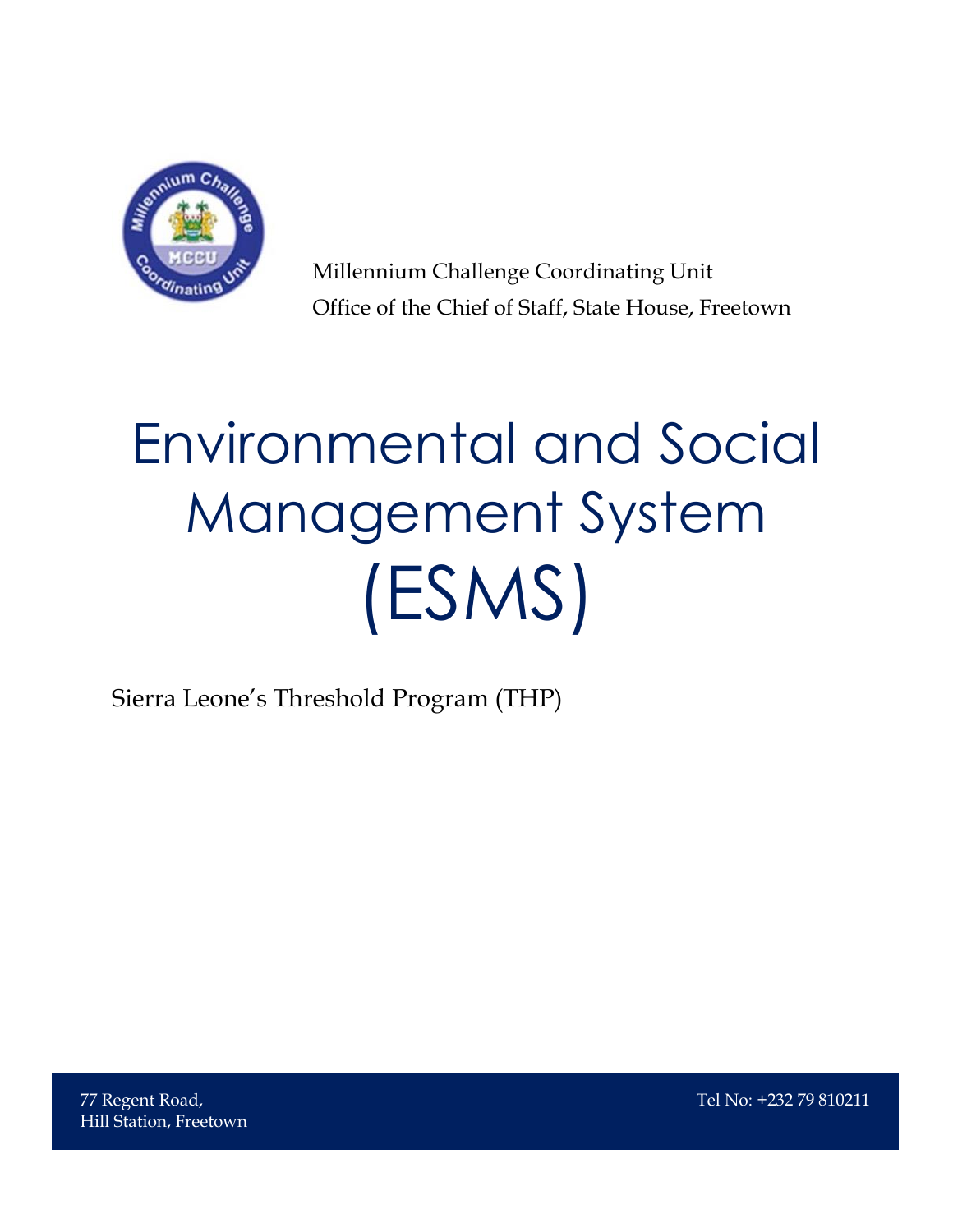## **Contents**

| $\mathbf{1}$   |     |                                                          |  |
|----------------|-----|----------------------------------------------------------|--|
|                | 1.1 |                                                          |  |
|                | 1.2 |                                                          |  |
|                | 1.3 |                                                          |  |
|                | 1.4 |                                                          |  |
|                |     | 1.4.1                                                    |  |
|                |     | 1.4.2                                                    |  |
|                |     | 1.4.3                                                    |  |
| $\overline{2}$ |     | MCCU ENVIRONMENTAL AND SOCIAL MANAGEMENT POLICY 7        |  |
| 3              |     | MCC ENVIRONMENTAL POLICY AND IFC PERFORMANCE STANDARDS 9 |  |
| 4              |     |                                                          |  |
|                | 4.1 |                                                          |  |
|                | 4.2 |                                                          |  |
|                | 4.3 |                                                          |  |
|                | 4.4 |                                                          |  |
|                |     |                                                          |  |
|                |     | 4.4.2                                                    |  |
| 5              |     | ENVIRONMENTAL AND SOCIAL MANAGEMENT PROGRAMME17          |  |
|                | 5.1 |                                                          |  |
|                | 5.2 |                                                          |  |
|                | 5.3 |                                                          |  |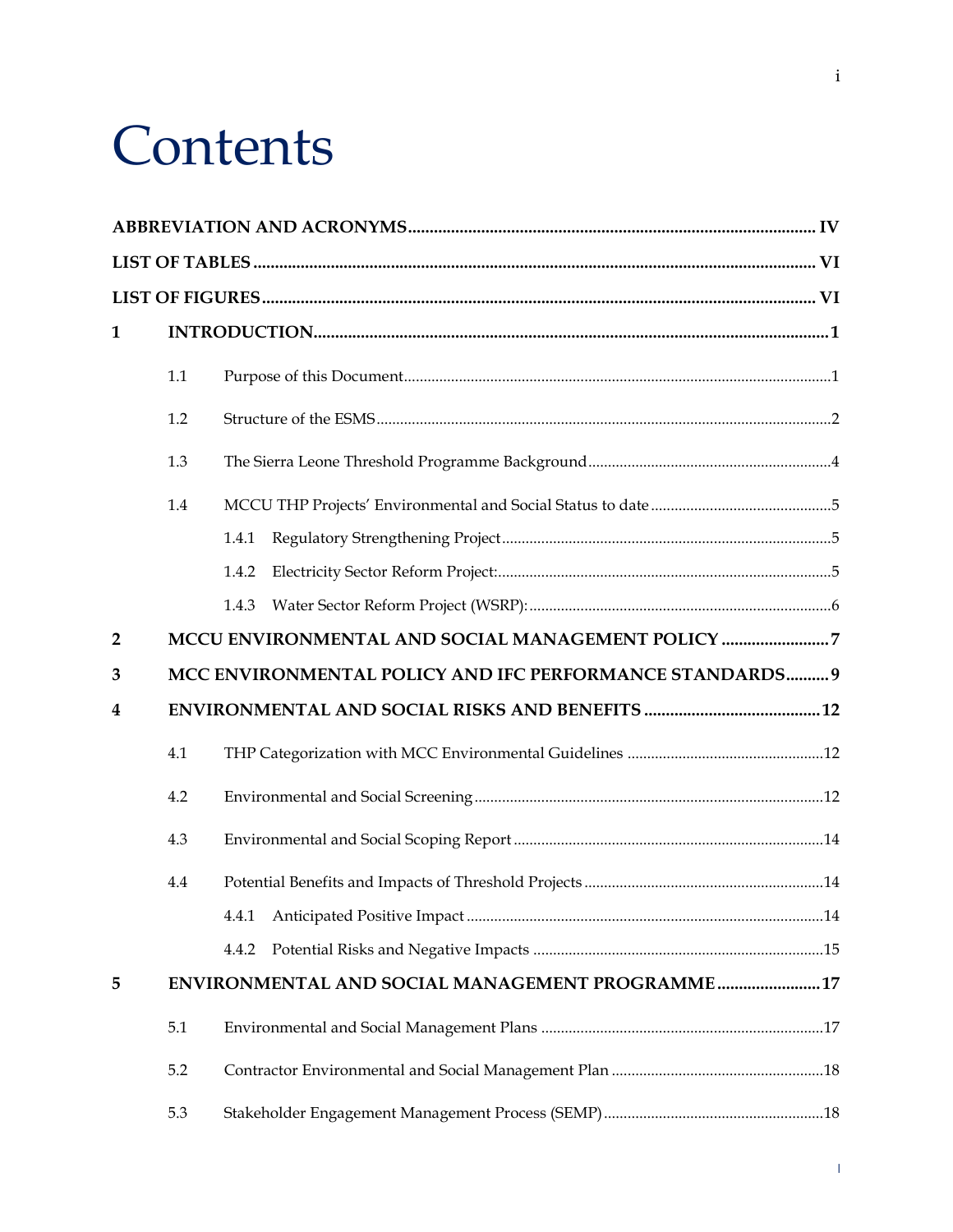|   | 5.4 |                                                                                         |     |  |  |
|---|-----|-----------------------------------------------------------------------------------------|-----|--|--|
|   | 5.5 |                                                                                         |     |  |  |
|   | 5.6 |                                                                                         |     |  |  |
|   | 5.7 |                                                                                         |     |  |  |
|   | 5.8 |                                                                                         |     |  |  |
|   | 5.9 |                                                                                         |     |  |  |
| 6 |     |                                                                                         |     |  |  |
|   | 6.1 |                                                                                         |     |  |  |
|   | 6.2 |                                                                                         |     |  |  |
|   | 6.3 |                                                                                         |     |  |  |
|   | 6.4 |                                                                                         |     |  |  |
|   |     | 6.4.1                                                                                   |     |  |  |
|   |     | 6.4.2                                                                                   |     |  |  |
|   |     | 6.4.3                                                                                   |     |  |  |
| 7 |     |                                                                                         |     |  |  |
|   | 7.1 |                                                                                         |     |  |  |
|   | 7.2 |                                                                                         |     |  |  |
|   |     |                                                                                         | .29 |  |  |
|   |     | 7.2.2                                                                                   |     |  |  |
|   | 7.3 |                                                                                         |     |  |  |
|   |     | 7.3.1                                                                                   |     |  |  |
| 8 |     |                                                                                         |     |  |  |
| 9 |     |                                                                                         |     |  |  |
|   |     |                                                                                         |     |  |  |
|   |     | Appendix 2: Analysis of Sierra Leonean Laws, Regulations, ratified Conventions, and IFC |     |  |  |
|   |     | Appendix 3: Legal and Regulatory Framework on Permitting and Licensing Requirements. 33 |     |  |  |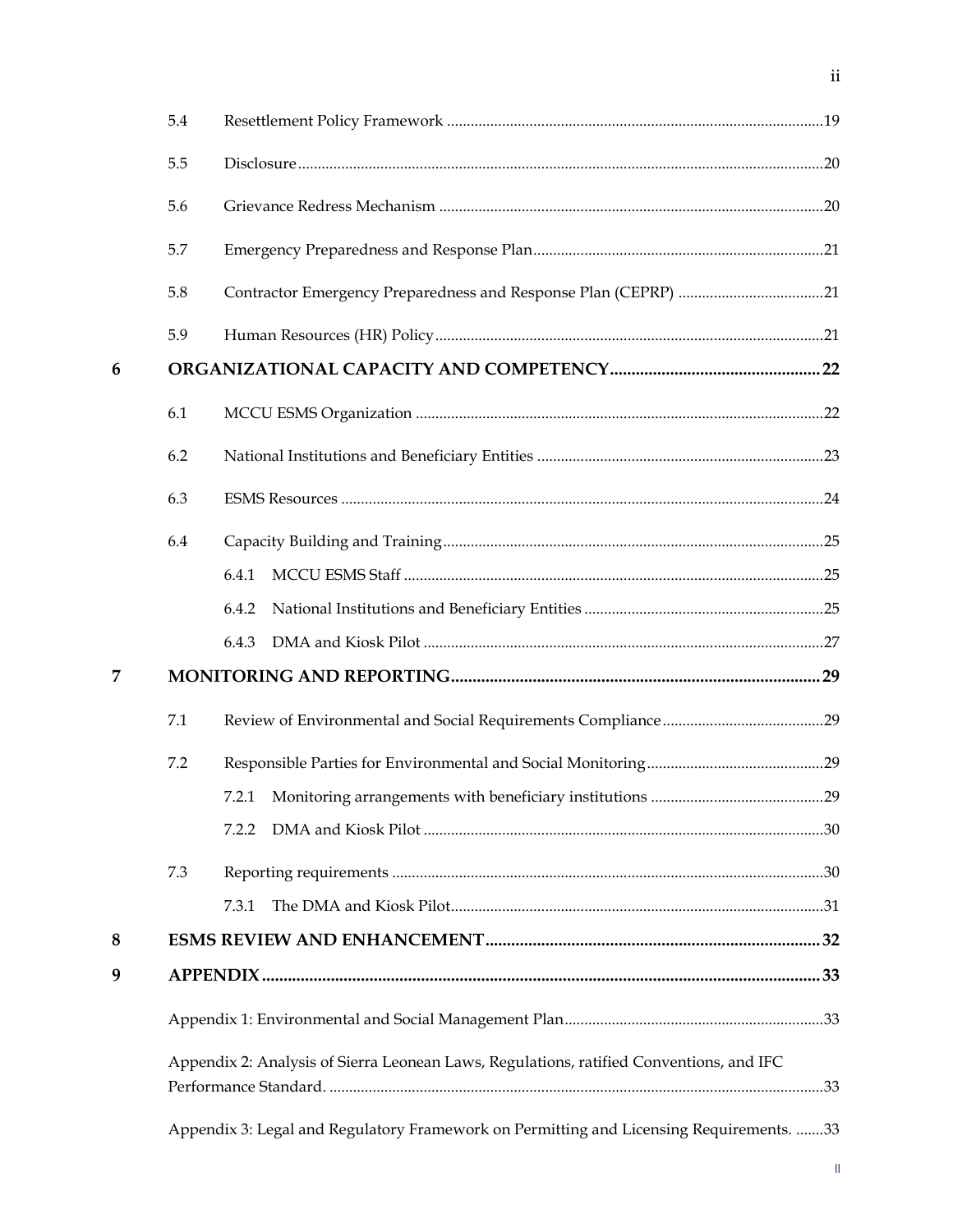| 33 Appendix 5: Stakeholder Engagement Plan, Consultation, and Grievance Redress Mechanism |  |
|-------------------------------------------------------------------------------------------|--|
|                                                                                           |  |
|                                                                                           |  |
| Appendix 8: Contractor Emergency Preparedness and Response Plan (CEPRP). 33               |  |
|                                                                                           |  |
|                                                                                           |  |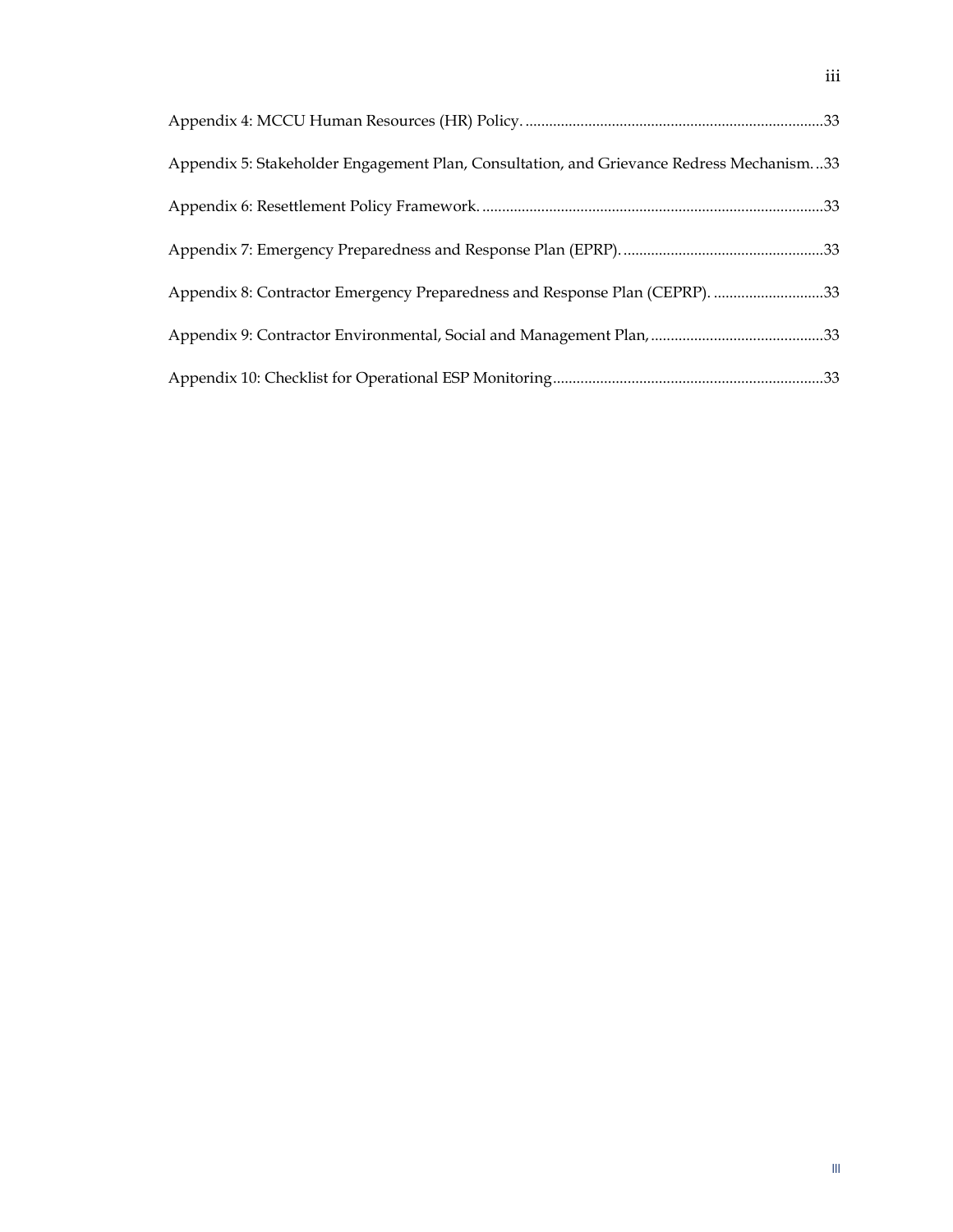## <span id="page-4-0"></span>Abbreviation and Acronyms

| BCC          | Behavior Change Communication                                         |
|--------------|-----------------------------------------------------------------------|
| <b>CEO</b>   | <b>Chief Executive Officer</b>                                        |
| <b>CERE</b>  | Community Engagement and Resettlement Expert                          |
| <b>CESMP</b> | Contractor Environmental and Social Management Plan                   |
| <b>CEPRP</b> | Contractor Emergency Preparedness and Response Plan                   |
| <b>DMA</b>   | District Metering Area                                                |
| <b>EDSA</b>  | Electricity Distribution and Supply Authority                         |
| <b>EGTC</b>  | <b>Electricity Generator and Transmissions Company</b>                |
| <b>EHS</b>   | Environment, Health and Safety                                        |
| <b>EIA</b>   | <b>Environmental Impact Assessment</b>                                |
| EIS          | <b>Environmental Impact Statement</b>                                 |
| <b>EPRP</b>  | <b>Emergency Preparedness and Response Plan</b>                       |
| <b>ESHIA</b> | Environmental, Social and Health Impact Assessment                    |
| <b>ESDS</b>  | Environmental, Social, Gender, Health & Safety Information Data Sheet |
| <b>ESMP</b>  | Environmental and Social Management Plan                              |
| <b>ESMS</b>  | <b>Environmental and Social Management System</b>                     |
| ESP          | <b>Environmental and Social Performance</b>                           |
| <b>ESRD</b>  | <b>Energy Sector Reform Director</b>                                  |
| <b>ESRP</b>  | <b>Energy Sector Reform Project</b>                                   |
| <b>EWRC</b>  | <b>Electricity and Water Regulatory Commission</b>                    |
| <b>GHG</b>   | <b>Green House Gases</b>                                              |
| <b>GRM</b>   | Grievance Response Mechanism                                          |
| GoSL         | Government of Sierra Leone                                            |
| <b>GVWC</b>  | Guma Valley Water Company                                             |
| HR           | <b>Human Resources</b>                                                |
| IE           | <b>Implementing Entity</b>                                            |
| <b>IFC</b>   | <b>International Finance Cooperation</b>                              |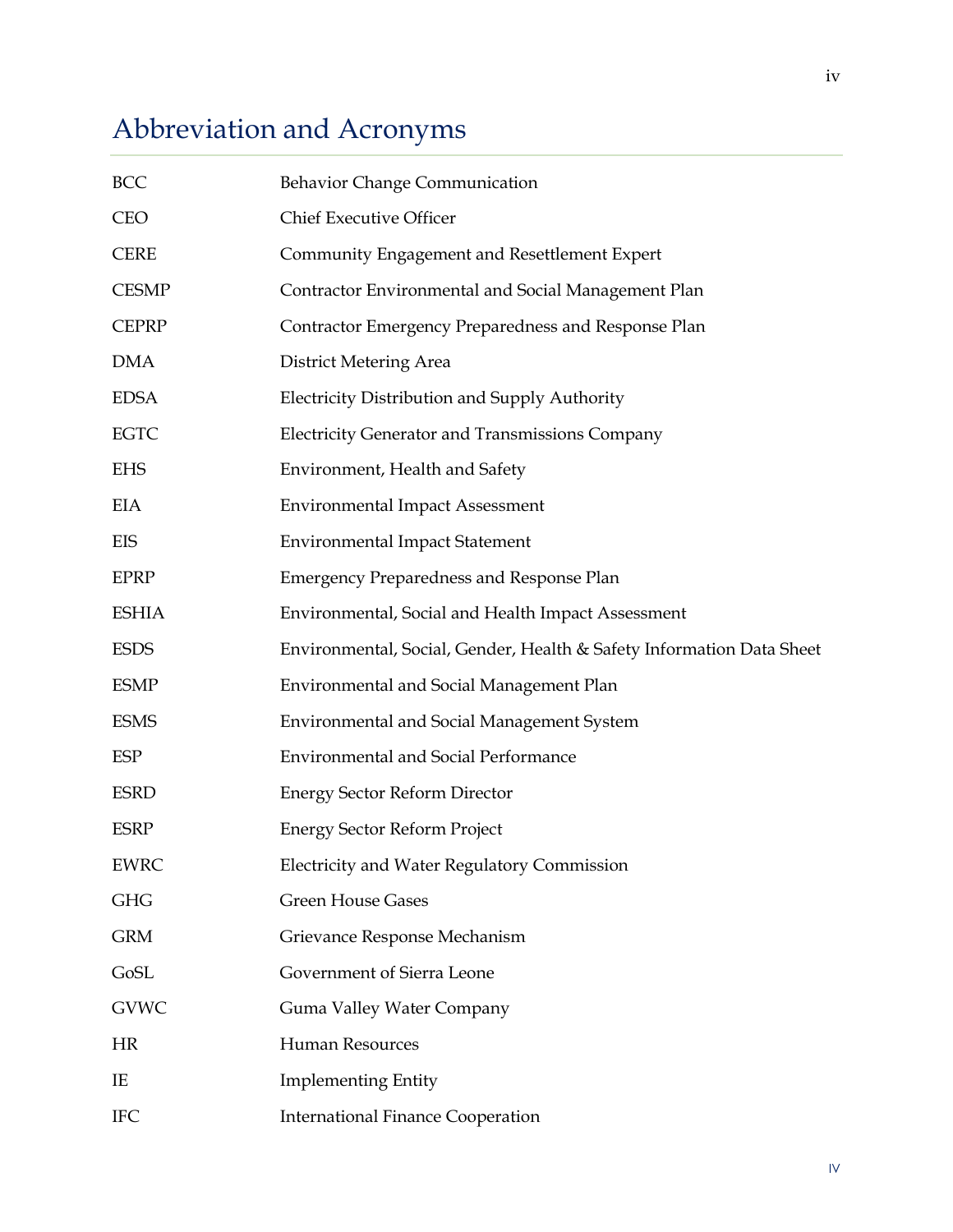| M&E           | Monitoring and Evaluation                               |  |  |
|---------------|---------------------------------------------------------|--|--|
| <b>MCC</b>    | Millennium Challenge Cooperation                        |  |  |
| <b>MCCU</b>   | Millennium Challenge Coordinating Unit                  |  |  |
| MoE           | Ministry of Energy                                      |  |  |
| <b>MoWR</b>   | Ministry of Water Resources                             |  |  |
| <b>NPA</b>    | National Power Authority                                |  |  |
| PIC           | Prior Informed Consent                                  |  |  |
| POP           | Persistent Organic Pollutants                           |  |  |
| PS            | Performance Standard                                    |  |  |
| <b>RAP</b>    | Resettlement Action Plan                                |  |  |
| <b>RPF</b>    | <b>Resettlement Policy Framework</b>                    |  |  |
| <b>RSP</b>    | Regulatory Strengthening Project                        |  |  |
| <b>SEMP</b>   | Stakeholder Engagement Management Process               |  |  |
| <b>SGIP</b>   | Social & Gender Integration Plan                        |  |  |
| <b>SLEPA</b>  | Sierra Leone Environmental Protection Agency            |  |  |
| SM            | Social Marketing                                        |  |  |
| <b>THP</b>    | Threshold Program                                       |  |  |
| <b>USEPA</b>  | United States Environment Protection Agency             |  |  |
| <b>UWCSDC</b> | Urban WASH, Community and Social Development Consultant |  |  |
| <b>WSRD</b>   | Water Sector Reform Director                            |  |  |
| <b>WSRP</b>   | Water Sector Reform Project                             |  |  |
|               |                                                         |  |  |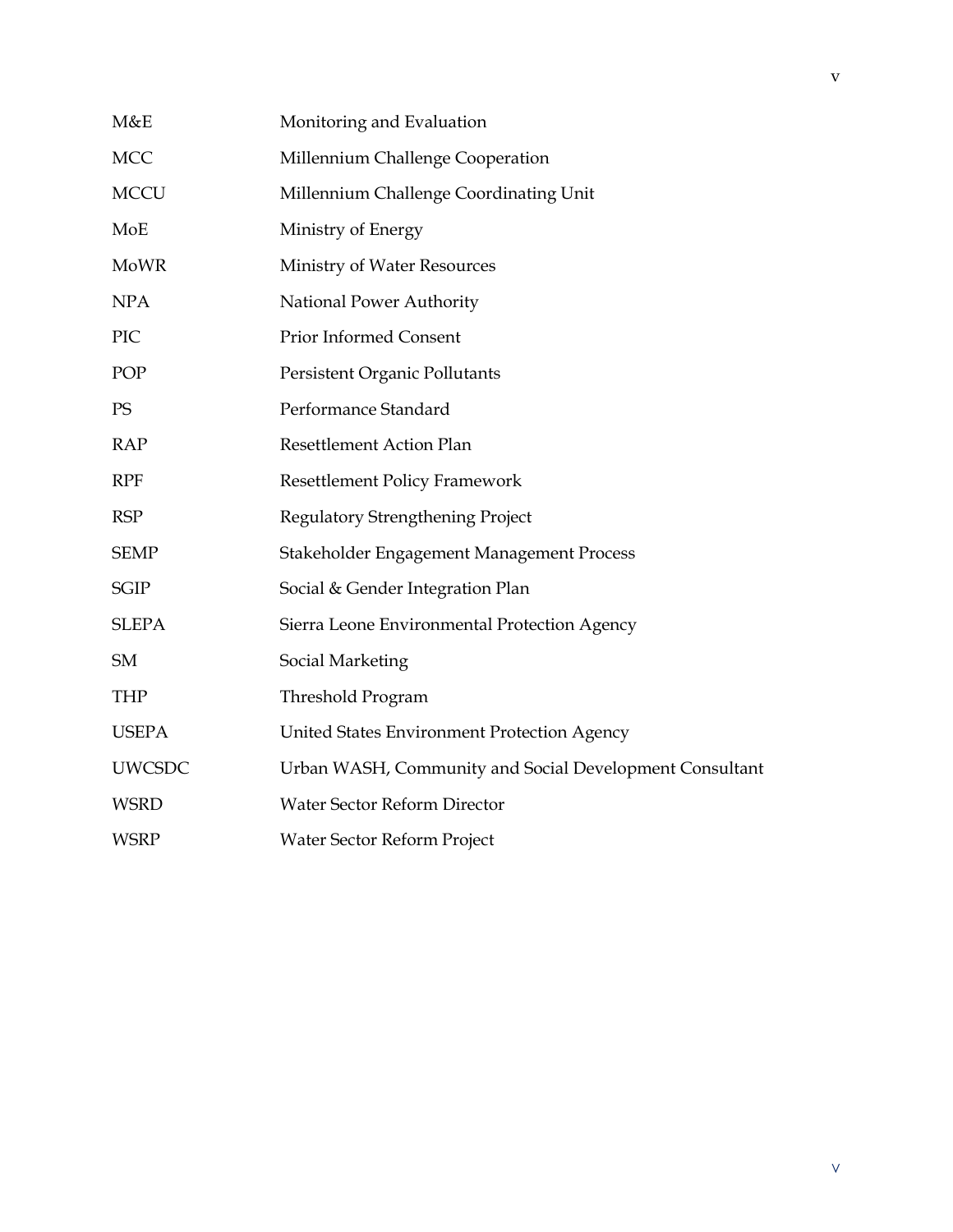## <span id="page-6-0"></span>List of Tables

| Table 2: Application of PS to Threshold Projects, Activities, and sub-projects 10 |  |
|-----------------------------------------------------------------------------------|--|
|                                                                                   |  |
|                                                                                   |  |

## <span id="page-6-1"></span>List of Figures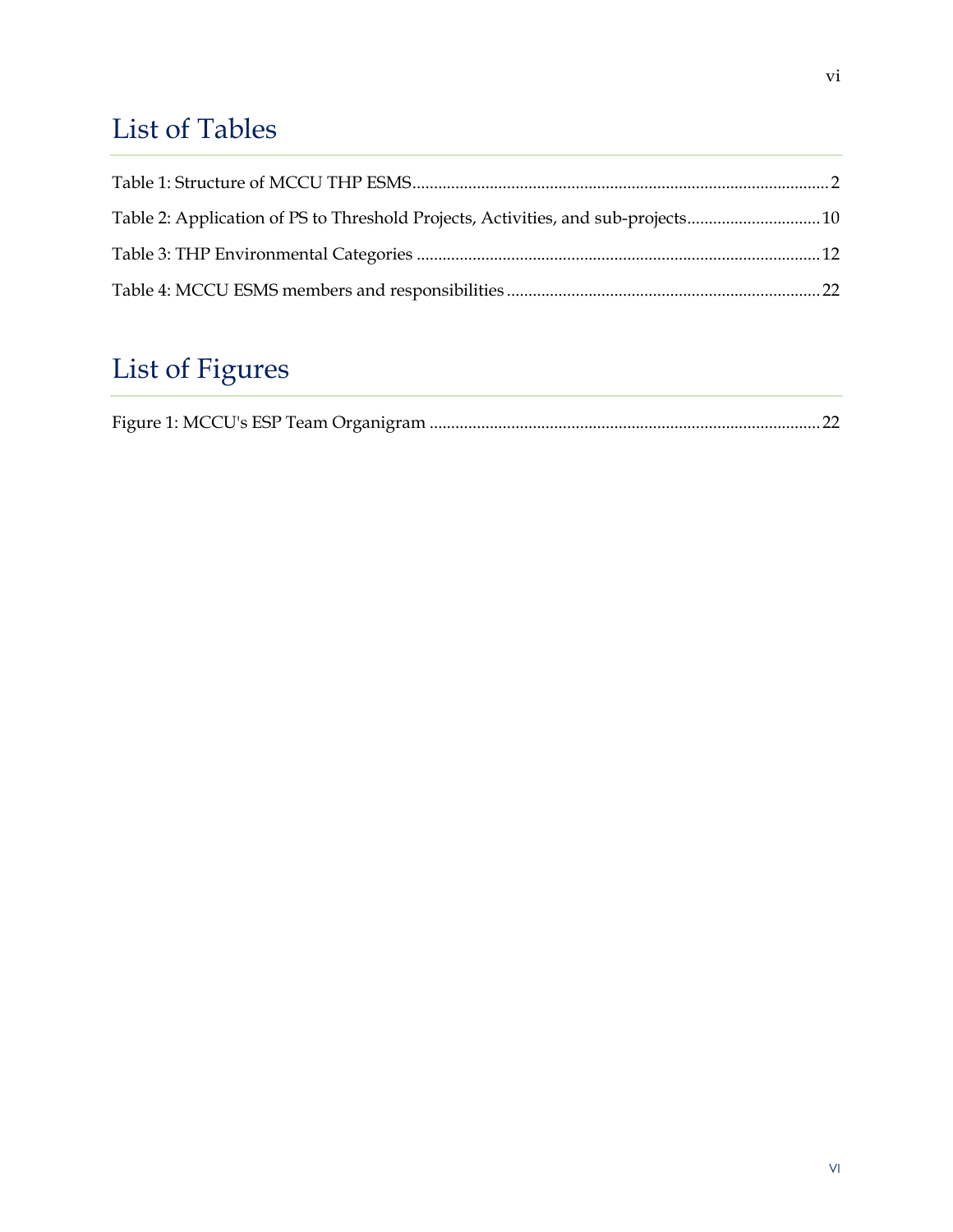## <span id="page-7-0"></span>1 Introduction

#### <span id="page-7-1"></span>**1.1 Purpose of this Document**

This document inclusive of its Appendices describes the Environmental and Social Management System (ESMS) of the Sierra Leone Threshold Programme (THP) to manage environmental and social risks and impacts related to the implementation of all the Projects developed under the THP. The ESMS is designed to be consistent with the environmental and social safeguard laws of the Government of Sierra Leone, Millennium Challenge Corporation (MCC) Environmental Guidelines, the IFC Performance Standards (of 2012), and the MCC Gender Policy and Guidelines. The THP will ensure that:

a. All Projects/Activities/sub-projects are screened against the MCC Environmental Guidelines with respect to the following:

i. Projects deemed "likely to cause a significant environmental, health, or safety hazard" are prohibited from receiving MCC funding ("MCC Categorical Prohibitions")<sup>1</sup>;

ii. Projects/Activities/sub-projects deemed likely to have potential significant environmental and/or social impacts are further reviewed and evaluated to comply with MCC's Environmental Guidelines, Gender Policy, and the IFC Performance Standards;

b. All Projects/Activities/sub-projects are reviewed and evaluated against the National and local laws, regulations, and standards on environment, health, safety, resettlement and land acquisition, gender, indigenous peoples, and physical cultural resources. We are cognizant that some of the mitigation/compensation measures that we

 $\overline{a}$ 

 $11$  MCC funding prohibition applies to any project if:

a) as a result of the project, even with mitigation efforts and proper use, there exist or will exist a substance, condition, or circumstance that represent a significant risk of harm to the environment, or to human health because of the physical, chemical or biological effects of such substance, condition or circumstance; b) the project involves or will involve the production, procurement or intentional release of:

Persistent Organic Pollutants (POPs) that the United States Environment Protection Agency (USEPA) has identified as of greatest concern to the global community;

Any pesticide or industrial or consumer chemical that is listed by USEPA as "banned" or "severally restricted" under the Prior Informed Consent (PIC) Program; or

The product (including an emission or effluent) that is prohibited or strictly regulated in the United States because its toxic effects on the environment create a serious public health risk; or

c) the project is a physical project that is prohibited or strictly regulated by Federal law in the United States to protect the environment from radioactive substances, unless MCC has made a final determination, considering a thorough Environmental Impact Assessment (EIA), that the project is not likely to cause a significant environmental, health or safety hazards.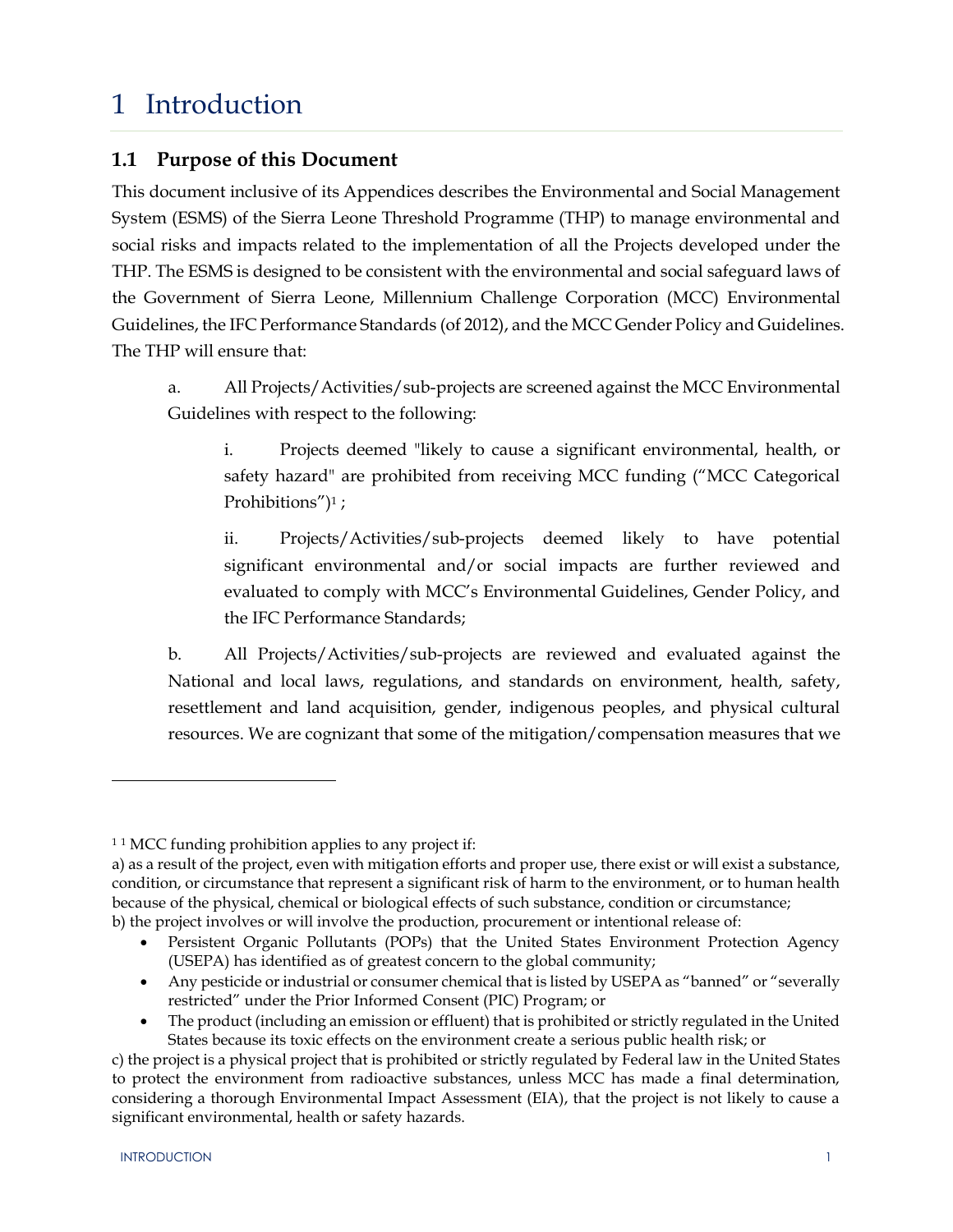would employ may in themselves often have social and environmental impacts, and these in turn will be mitigated2.

The ESMS is used to support the successful implementation of the THP Projects and Activities while avoiding, minimizing and/or mitigating environmental and social risks and impacts. It provides guidance for developing environmental documents, such as Environmental and Social Management Plans (ESMPs), that provide further details on mitigation measures and identifies key entities responsible for implementation, supervision, monitoring and reporting. The ESMS is established by the Sierra Leone Millennium Challenge Coordinating Unit (MCCU) and requires engagement with Implementing Entities (IE), contractors, local communities that may be directly affected by the Project, and other stakeholders, such as government and non-government organizations, private industry, and women's and youth groups. Drawing on the elements of the established process of "plan, do, check, and act," this ESMS entails a methodological approach to managing environmental and social risks and impacts in a structured way and on an ongoing basis.

#### <span id="page-8-0"></span>**1.2 Structure of the ESMS**

The main body of the ESMS is structured as shown in Table 1

<span id="page-8-1"></span>*Table 1: Structure of MCCU THP ESMS*

 $\overline{a}$ 

| <b>Section</b> | <b>Content</b>                                                                                                                             |
|----------------|--------------------------------------------------------------------------------------------------------------------------------------------|
| 1              | THP Background and general summary of activities of each project relevant to environmental<br>and social performance                       |
| 2              | THP Environmental and Social Policy Statement for all its projects and activities                                                          |
| 3              | Summary of the International Finance Corporation (IFC) Performance Standards and how the<br>Threshold Projects relate to them              |
| $\overline{4}$ | Anticipated risks and guidance on how to identify impacts and opportunities for the project<br>planning, monitoring and development cycles |
| 5              | Procedures for identifying environmental and social management of the risks and impacts,<br>including standard contractor requirements     |

INTRODUCTION 2 2 these include ESP activities that are implemented to mitigate risks and environmental impacts associated with the principal program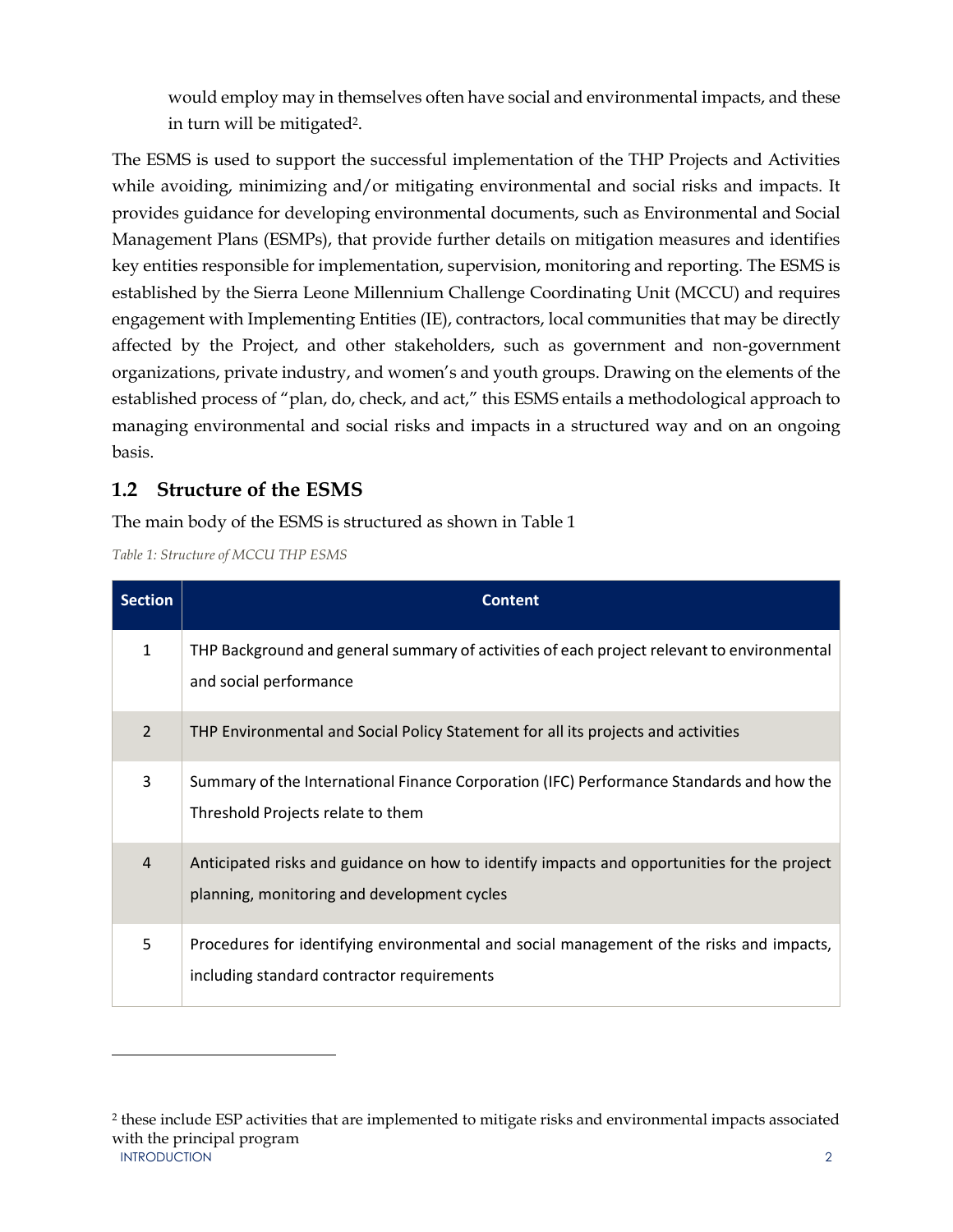| 6 | Organizational capacity and competency of parties involved in ESMS implementation,                                                           |
|---|----------------------------------------------------------------------------------------------------------------------------------------------|
|   | address their capacity and identify capacity building and training measures to ensure that the                                               |
|   | institutional arrangements are appropriate and qualified for the allocated tasks.                                                            |
| 7 | Monitoring and reporting of environmental and social aspects for the parties involved in the<br>program management cycle at different stages |
| 8 | Procedures for the review and enhancement of the ESMS by MCCU                                                                                |

The ESMS also will include several appendices that provide additional procedural details and tools that shall be used by MCCU, the contractors or their sub-contractors to ensure implementation of the ESMS.

- Appendix 1: ESMS's EMSP that will show how risks and negative impacts will be mitigated on the one hand, and how benefits/positive impacts will be enhanced.
- Appendix 2: Analysis of Sierra Leonean Laws, Regulations, and ratified Conventions with the Content of IFC Performance Standards. Provides a comprehensive listing and summary comparison of Sierra Leonean legislation corresponding to each IFC Performance Standard.
- Appendix 3: Legal and Regulatory Framework on Permitting and Licensing Requirements. Provides a short summary of provisions that regulate environmental and other permitting and licensing requirements that might be triggered by THP physical improvement and construction Activities in the District Metering Area (DMA), the time required and costs of procedures.
- Appendix 4: MCCU Human Resources (HR) Policy. Provides a guide for the employees of MCCU, and provides guidance to contractors and third parties hired by MCCU. The HR document is based on the principles and requirements set forth in the Labor Code of Sierra Leone, the IFC Performance Standards, the MCC Guidelines, and MCCU's internal procedures and regulations.
- Appendix 5: Stakeholder Engagement Plan, Consultation, and Grievance Redress Mechanism provides general guidelines for stakeholder engagement, consultation, and grievance redress procedures for MCCU staff and for Project partners.
- Appendix 6: Resettlement Policy Framework (RPF) provides approaches and procedures to avoid or minimize resettlement, while balancing environmental, social, and financial costs and benefits, paying attention to impacts on the poor and vulnerable persons. It also serves as framework guidance for Resettlement Action Plan (RAP) development for individual sub-project sites.
- Appendix 7: Emergency Preparedness and Response Plan (EPRP) provides general guidelines for emergency planning and preparedness procedures for MCCU staff and for Project partners.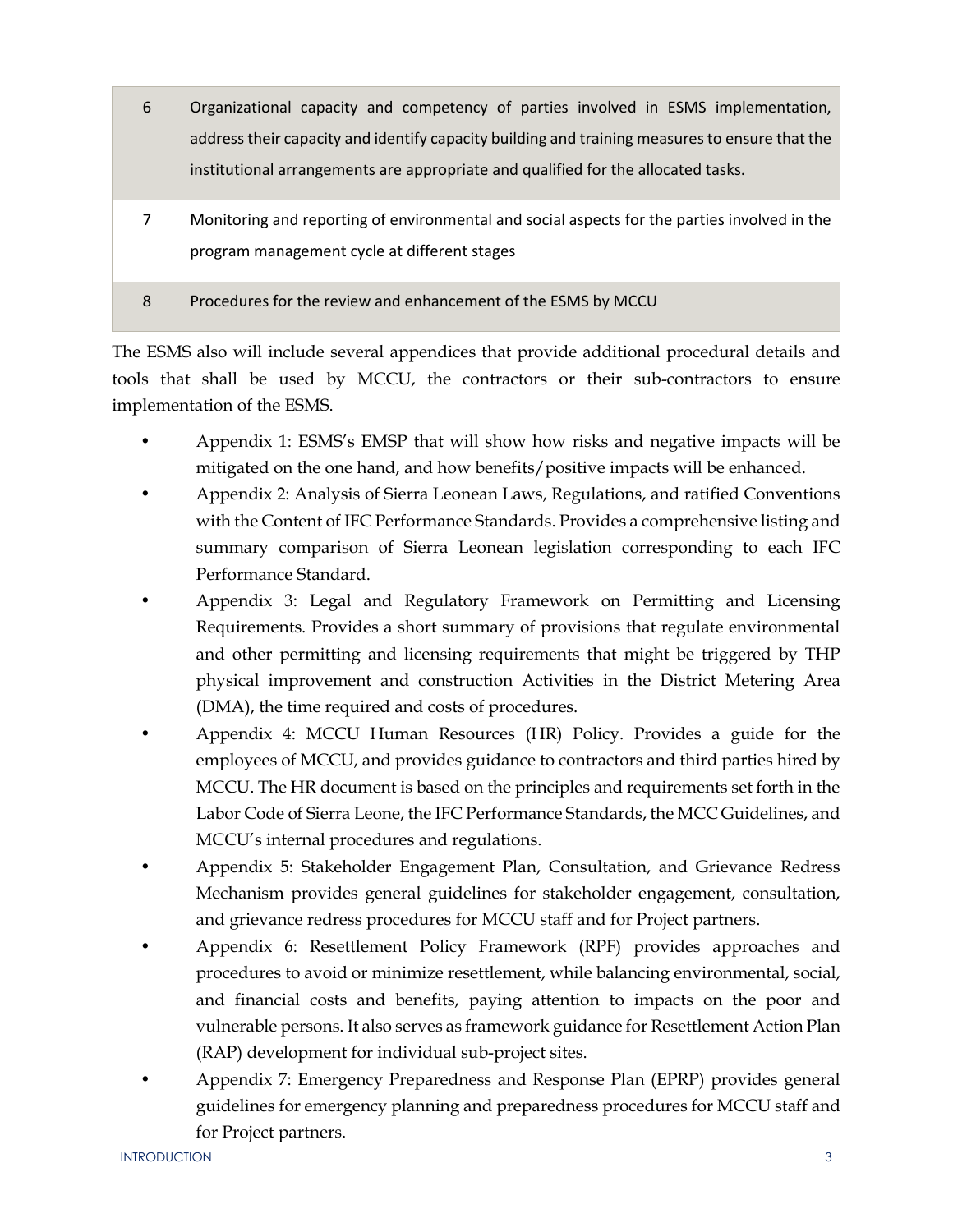- Appendix 8: Contractor Emergency Preparedness and Response Plan (CEPRP) provides specific guidelines for emergency planning and preparedness procedures for projects undergoing implementation.
- Appendix 9: Contractor Environmental, Social and Management Plan (CESMP), provides a sample forms to capture important environmental and social information.
- Appendix 10: Checklist for Operational ESMP Monitoring provides a model checklist for MCCU to monitor and oversee environmental and social issues that can be used as the basis to prepare the CESMP checklists for that activity, as well as the checklists for the ESMPs of other Threshold Activities or sub-projects.
- Appendix 11: The Sierra Leone Environmental Protection Agency (SLEPA) EIA Screening and Project Registration Checklist

#### <span id="page-10-0"></span>**1.3 The Sierra Leone Threshold Programme Background**

In December 2012, Sierra Leone was declared eligible for Compact support from the Millennium Challenge Corporation of the United States of America. This created an opportunity for the Government, in partnership with the Millennium Challenge Corporation (MCC), to develop a set of projects that should help address critical bottlenecks (or constraints) in the economy. Three potentially binding constraints to broad-based private investments and economic growth in Sierra Leone were identified:

- The lack of adequate, reliable and affordable access to electricity supply to support the emergence and growth of a wide range of economic activities.
- The lack of access to clean water and sanitation services, leading to high incidences of water-borne diseases, which have implications for labor productivity and household expenses. While water is not a problem in terms of its natural availability, collection, distribution and other problems have led to high financial cost of accessing safe water or long travel distances and times to access them
- The poor conditions of secondary and feeder road networks, which provide access to productive agricultural regions of the country with high potentials to drive growth.
- In addition, the major underlying syndrome contributing to these constraints is:
- the lack of adequate policies and institutional effectiveness the ability of policies and government institutions to protect returns to investment and promote the efficient provision of inputs to production – which hinder the improvement of these infrastructure constraints, create microeconomic risks that contribute to a large informal sector and constrain investment throughout the economy

However, only the first two binding constraints were included in the initial compact development programme. But in 2013 and 2014 eligibility assessment periods, Sierra Leone was challenged in remaining eligible for compact development in 2013 and 2014. This notwithstanding, due to sustained and sometimes improved performance on other indicators, the MCC Board in November 2014 recommended that the Country instead benefits from a Threshold Program that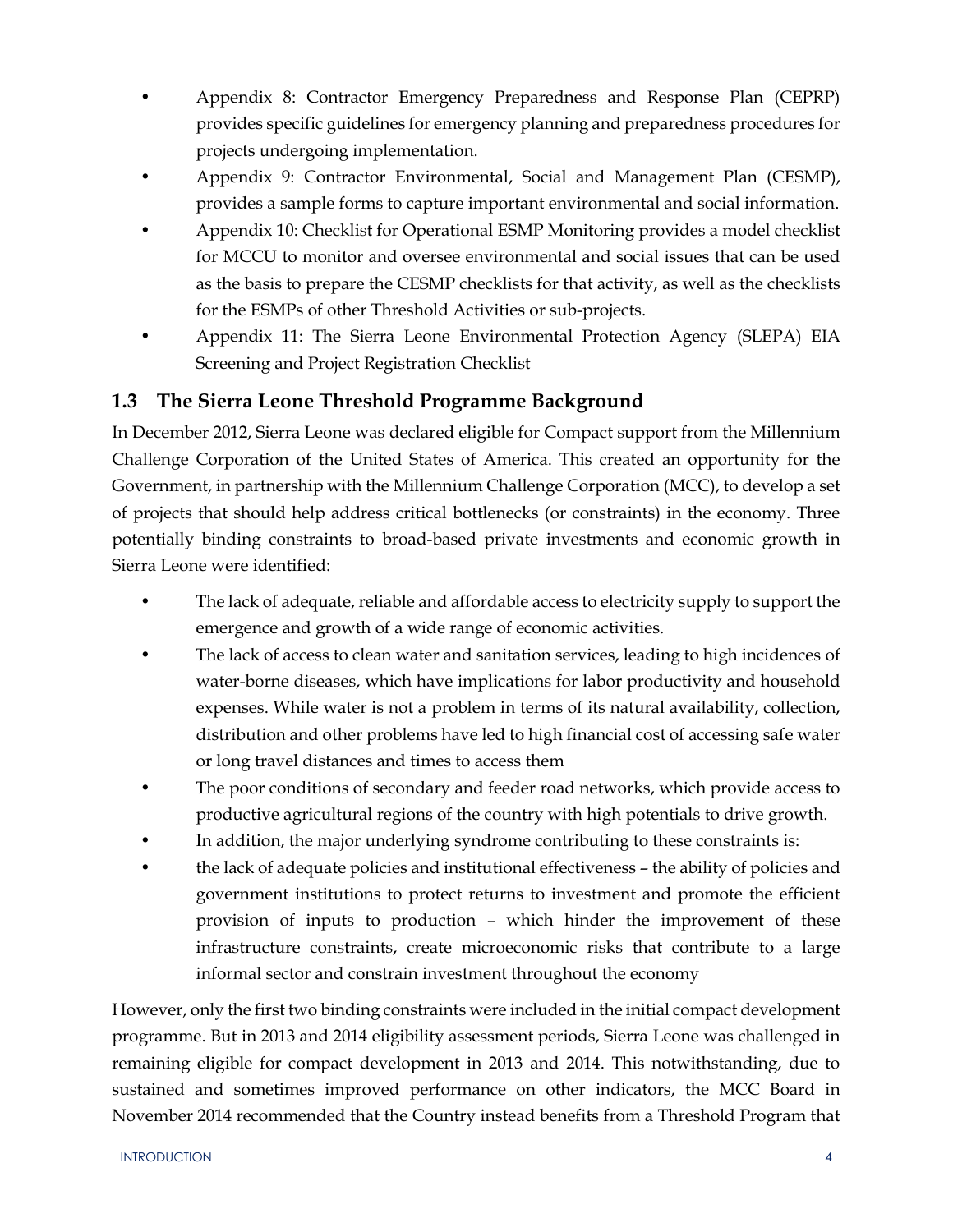will build a foundation for more effective and financially sustainable provision of essential urban services – water and electricity, with a focus on greater Freetown, and increases its chance for Compact reengagement.

The THP entered into force on 17th November, 2015 starting the four-year period for implementation. The Government of Sierra Leone designated Millennium Challenge Coordinating Unit (MCCU), a legal entity of public law under Sierra Leonean law, as the accountable entity to implement the Program and to exercise and perform the Government's right and obligation to oversee, manage and implement the Program, including without limitation, managing the implementation of Projects and their Activities, allocating resources and managing procurements. Such entity will be referred to herein as "MCCU" and has the authority to bind the Government with regard to all Program activities. The Government has also designated MCCU to exercise and perform the Government's rights and responsibilities to oversee, manage and implement the actions defined in the Grant and Implementation Agreement, dated as of 17th November, 2015.

#### <span id="page-11-0"></span>**1.4 MCCU THP Projects' Environmental and Social Status to date**

The THP consists of three Projects designed to respond to economic growth constraints by laying the foundation for more effective and financially sustainable provision of essential urban services – water and electricity, with a focus on greater Freetown. A brief description follows of the Projects, their Activities, and the related environmental and social aspects or issues.

1.4.1 Regulatory Strengthening Project

<span id="page-11-1"></span>This project would support the Government of Sierra Leone (GoSL) to stand up and build the capacity of the newly established independent regulator – the Electricity and Water Regulatory Commission (EWRC). The project includes cross-cutting support to improve sector governance and accountability by establishing core regulatory functions and capacities at EWRC, as well as transparent tariff setting procedures. As an incentive for improved performance, a \$5.5 million tranche of the overall funding for the Program would be conditioned on the ability of regulated institutions to achieve negotiated key performance benchmarks established and monitored by the regulator.

#### 1.4.2 Electricity Sector Reform Project:

<span id="page-11-2"></span>This project would support GoSL efforts to: (1) strengthen and rationalize the emerging institutional framework and market structure in Sierra Leone's electricity sector, as well as improve coordination, (2) improve operational and planning capacity, as well as corporate governance, at targeted electricity sector institutions, and (3) enhance transparency and accountability through the development and utilization of service accountability mechanisms.

Since both the Regulatory and Electricity Sector Reform Projects are made up of institutional and capacity building activities, their potential environmental impacts during the duration of THP are expected to be minimal. In the long term, however, there can be major benefits derived from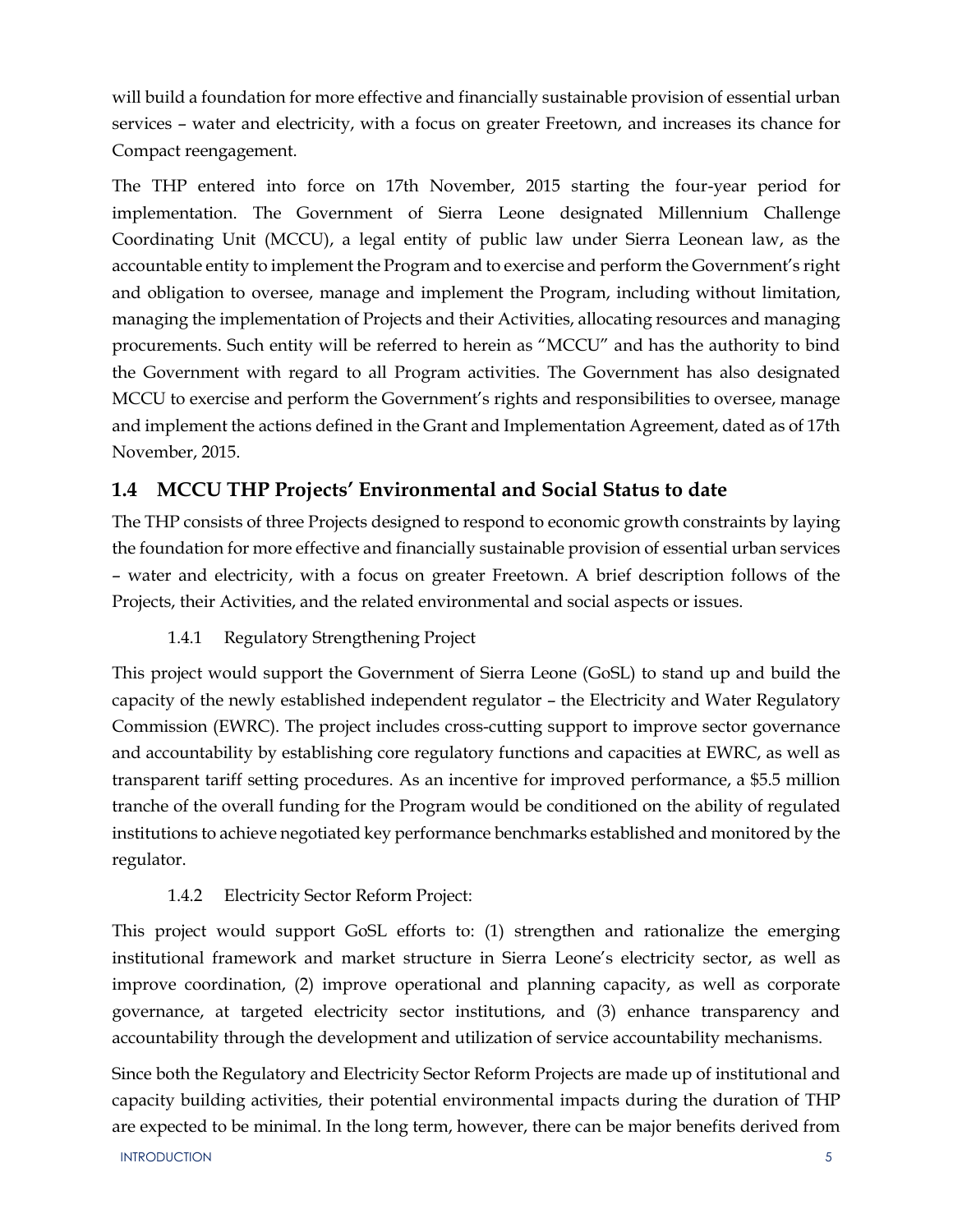stakeholder engagement and outreach and increased levels of environmental awareness among the beneficiary institutions of both projects. Consequently, finding ways to ensure that health, safety measures, energy efficiency and the safe disposal of waste become embedded in these institutions, to promote increased knowledge about the environmental impacts of human activities will be an important issue to consider during the implementation of each Activity. In addition to this, the operations of Electricity Generation and Transmission Company (EGTC) are critical to the environment, and there is a need to have a strong environmental management and waste disposal system to manage their environmental challenges. The monitoring of the activities by the ESMS will contribute to build their capacity to manage those environmental and social concerns. \*

#### 1.4.3 Water Sector Reform Project (WSRP):

<span id="page-12-0"></span>This project would support GoSL reform efforts to: (1) improve water sector coordination, (2) improve commercial practices, operational independence, and planning capacity at the Freetown water utility (Guma Valley Water Company (GVWC)), and (3) enhance transparency, accountability, and customer service practices and quality through improved community, consumer, and customer engagement, Behavior Change Communication (BCC) and Social Marketing (SM), and establishment and utilization of new accountability mechanisms. The key activities of this project are:

- Urban Water Sector Coordination and Road Map Development
- GVWC Institutional Strengthening and Capacity Building
- GVWC System Mapping, Condition Assessment and Hydraulic Modelling, and,
- DMA and Water Standpipe Demonstration

The implementation of the Urban Water Sector Coordination and Road Map Development, and the GVWC Institutional Strengthening activities will not produce any adverse impact on the environment. In fact, on the other hand, they will contribute to build the capacities of GVWC and other beneficiary institutions to build their environmental, health and safety systems. GVWC for instance does not currently have an environmental and occupational safety system in place or any energy efficiency program.

It is expected that the implementation of both GVWC System Mapping, Condition Assessment and Hydraulic Modelling, and the DMA and Standpipe Demonstration activities will produce some social and environmental impacts, and therefore appropriate measures will be taken to completely avoid, and where this is impossible, to minimize and put in place mitigating measures, all be covered under this ESMS. This will involve an assessment and identification of the potential risks and benefits, and the development of appropriate management and mitigation measures.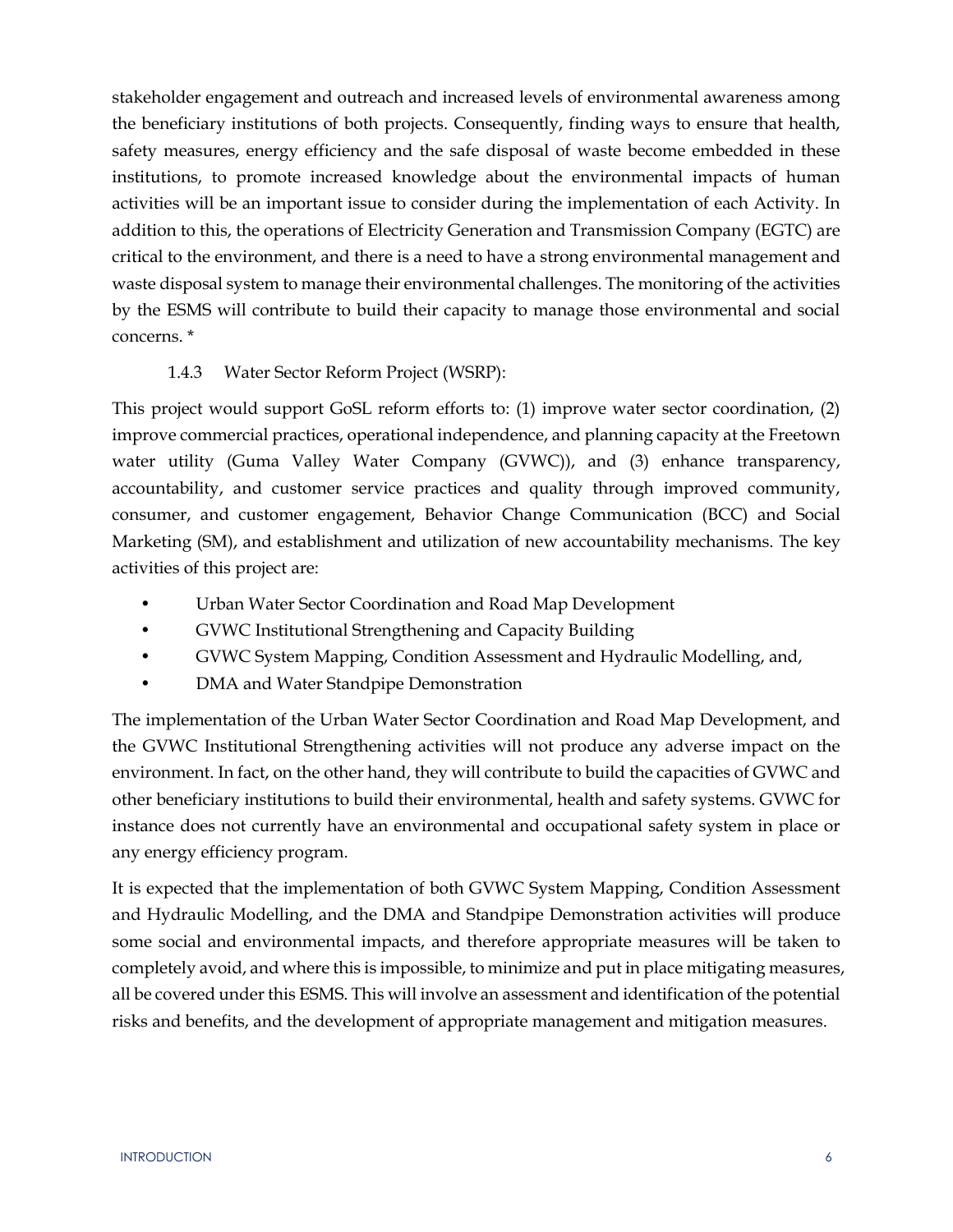## <span id="page-13-0"></span>2 MCCU Environmental and Social Management Policy

The following Environmental and Social Management Policy of MCCU was approved by the Supervisory Board in June, 2016.

MCCU aims to achieve its objectives in the implementation of the Threshold funded activities while minimizing environmental and social risks and enhancing environmental benefits and protection for the people of greater Freetown, with emphasis on vulnerable groups, and women. MCCU will ensure the integration of internationally accepted principles of environmental and social sustainability, particularly the MCC Environmental Guidelines and Gender Policy, IFC Performance Standards on Environmental and Social Sustainability, and the laws and regulations of the Government of Sierra Leone, into the design and implementation of the Threshold.

As such, MCCU commits to develop an ESMS to guide investments and operations and ensure all activities and actors, including the Government of Sierra Leone, MCCU, consultants and contractors, and project beneficiaries will uphold the principles of environmental and social policy performance of the Threshold. To underscore the importance of establishing effective programs and practices which ensure environmental and social sustainability through the consistent application of the Environmental and Social Policy and principles throughout all stages of Threshold implementation, MCCU will:

- Establish and maintain an ESMS;
- Identify and evaluate environmental and social risks and impacts of the Projects and activities;
- Adopt a mitigation hierarchy to anticipate and avoid, or where avoidance is not possible, minimize, and, where residual impacts remain, compensate/off set for risks and impacts to workers, affected communities, and the environment;
- Develop corresponding management plans to address risks and impacts and to maximize positive environmental and social benefits;
- Promote sustainable and efficient use of natural resources and maximize opportunities to use energy and water efficient technologies in Project and activity design;
- Promote improved environmental, social and health and safety performance of all actors and actions through the effective use of management systems and institutional capacity building;
- Develop, adopt and implement a Resettlement Policy framework in accordance with specific international and local standards;
- Develop a grievance redress mechanism for MCCU and ensure that grievances or concerns from affected communities and external communications from other stakeholders are responded to and managed appropriately;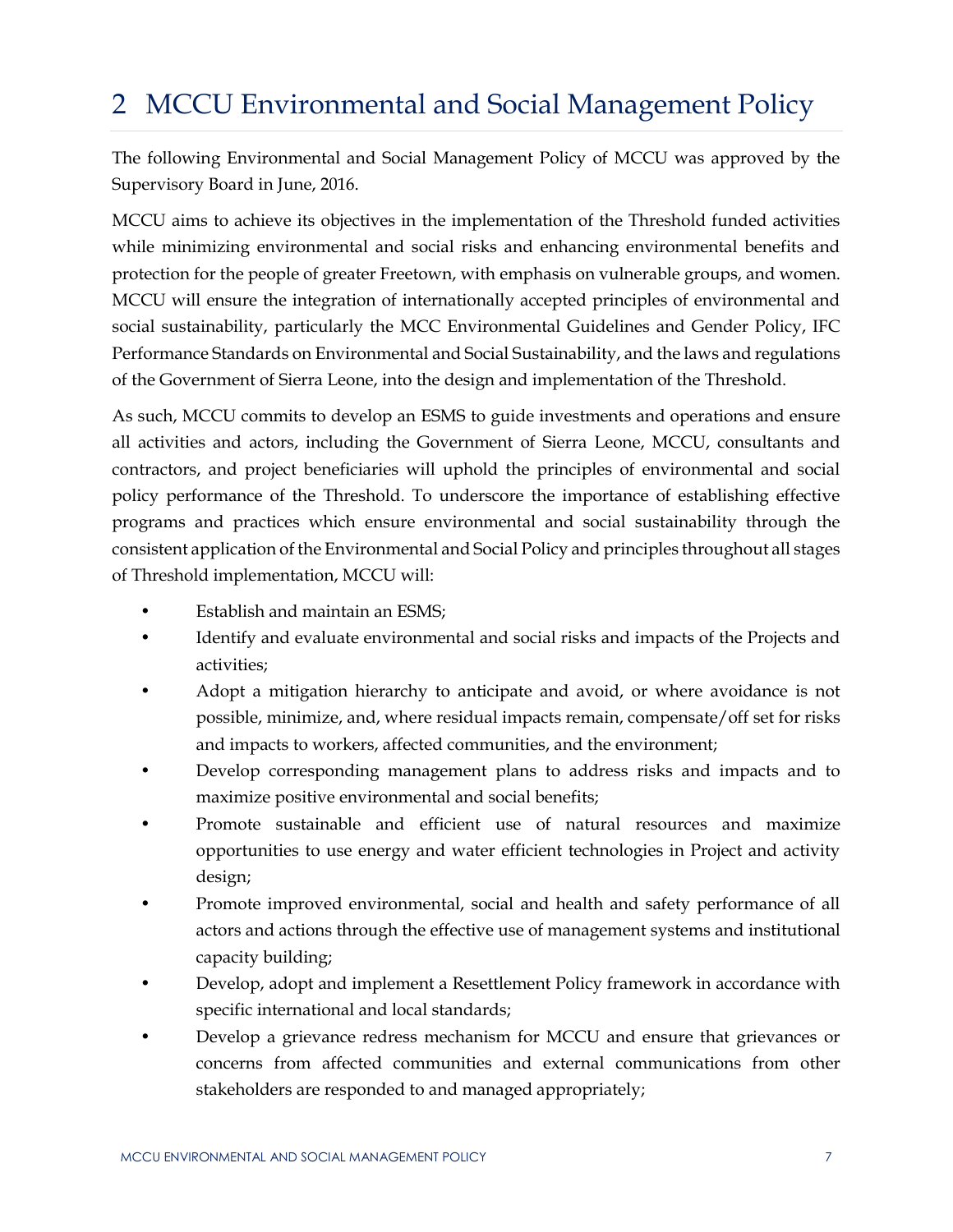- Develop a stakeholder engagement plan to promote and provide means for adequate engagement with affected communities throughout the project cycle on issues that could potentially affect them and to ensure that relevant environmental and social information is disclosed and disseminated;
- Ensure all activities and actors consciously design and foster positive environmental and social impacts and benefits;
- Facilitate protection of health and safety of all actors involved in Threshold funded activities;
- Set appropriate monitoring and reporting objectives and targets for the Projects and take corrective action wherever necessary; and
- Ensure that its staff has the knowledge, skills and resources necessary to implement and monitor compliance with this Environmental and Social Policy and related principles.

MCCU is responsible for ensuring that the Program investments and operations comply with this Environmental and Social Policy, and the MCCU Chief Executive Officer is ultimately held accountable for upholding this policy. MCCU's performance about the Environmental and Social Policy will be in its reports to the Supervisory Board of the MCCU. This policy will be communicated to all staff, operational employees, service providers, consultants, contractors, and Government of Sierra Leone partner organizations of MCCU.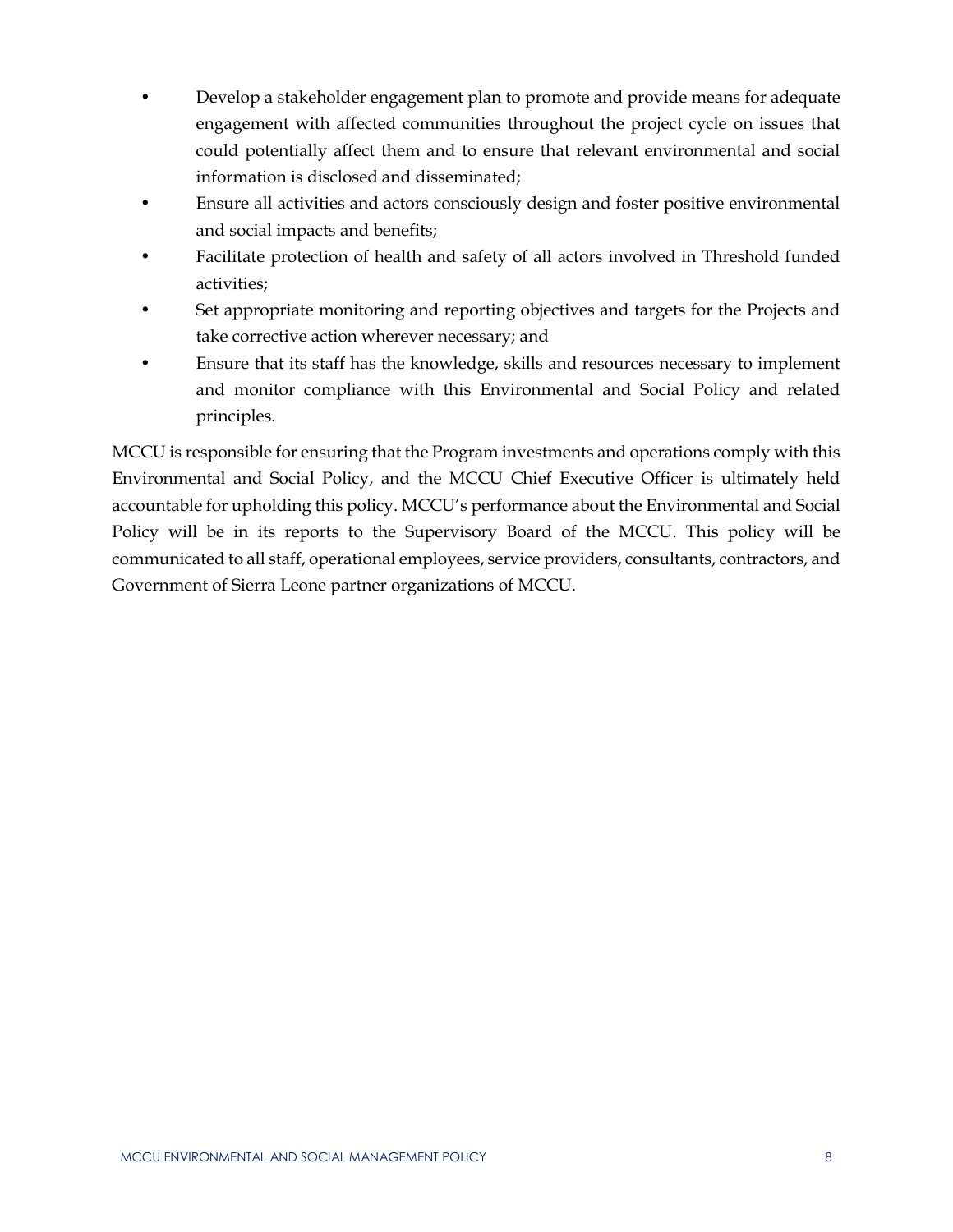## <span id="page-15-0"></span>3 MCC Environmental Policy and IFC Performance **Standards**

All MCC financing programmes and projects are subject to the requirements of the IFC Performance Standards (PS). The IFC PS are briefly described as follows:

PS1: Social and Environmental Assessment and Management Systems – emphasizes the importance of managing social and environmental performance throughout the life of a "project" (any threshold action that is subject to assessment and management). An effective ESMS is a dynamic, continuous process initiated by MCCU and involves communication with MCCU workers, consultants, contractors, IEs, local communities directly affected by the Projects (the affected communities) and MCC.

PS2: Labor and Working Conditions - recognizes that economic development should be balanced with workers' rights. PS2 aims at establishing, maintaining and improving the workers' management relationships; promoting the equal opportunities for workers, and compliance with national labor and employment laws; protecting the workforce by addressing child labor and forced labor; and promoting safe and healthy working conditions.

PS3: Resource Efficiency and Pollution Prevention - deals with pollution and prevention of pollution, and is aimed at avoiding or, where avoidance is not possible, minimizing the adverse impacts on human health and the environment through avoiding or minimizing pollution directly arising from the Projects.

PS4: Community Health, Safety and Security - aims to avoid or minimize risks to and impacts on the health and safety of local communities during the project life cycle; and ensures that the safeguarding of personnel and property avoids or minimizes risks to a community's safety and security.

PS5: Land Acquisition and Resettlement - aims to avoid or at least minimize both permanent and temporary physical and economic displacement wherever feasible by exploring alternative Project or sub-project designs; and mitigates adverse social and economic impacts from land acquisition by: (i) providing compensation for loss of assets and (ii) ensuring that resettlement activities are implemented with appropriate consultation and disclosure; and (iii) improves or at least restores the livelihoods, standards of living and living conditions of displaced persons.

PS6: Biodiversity Conservation and Sustainable Management of Living Natural Resources - aims to avoid or minimize risks to and impacts on protected areas, protected species, natural and critical habitats during implementation of project. This PS is not likely to be applicable to the THP.

PS7: Indigenous Peoples - intends to avoid or minimize risks to and impacts on communities of Indigenous Peoples who may be affected by the Projects. This PS is not likely to be applicable to the THP.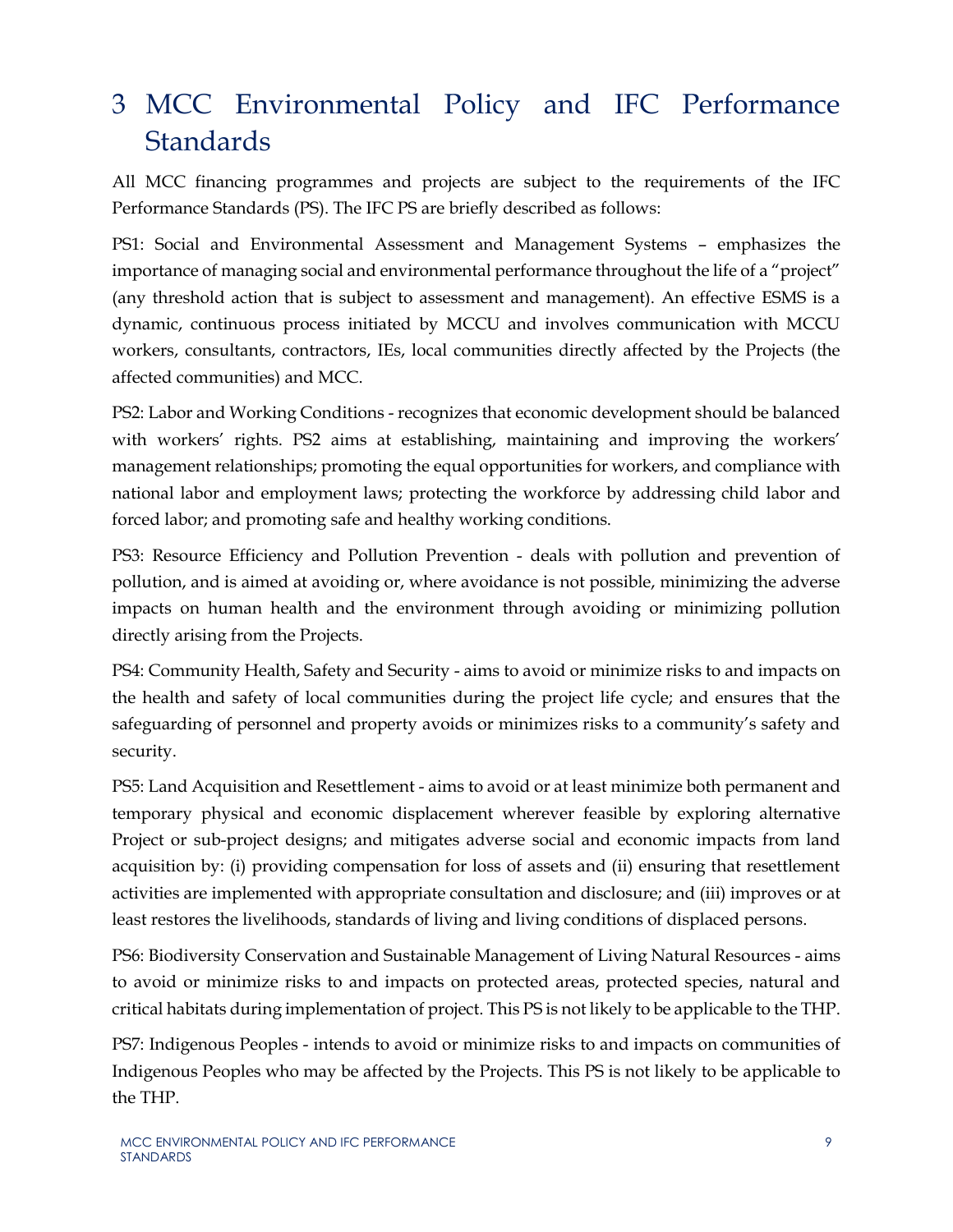PS8: Cultural Heritage - intends to avoid or minimize risks to and impacts on cultural heritage, including religious sites, cemeteries, human remains, and artefacts, among others.

Table 2 below identifies the key projects, activities and sub-projects of the THP, and which PS apply and how.

This table is subject to future modifications and changes as projects, activities and their subprojects are implemented.

| <b>Project/Activity</b>                                                           | <b>Relevant PS</b> | <b>Application of PS to Project/Activity</b>                                                                                                                                                                                                                                                                                                                                                                                                                                                                             |  |
|-----------------------------------------------------------------------------------|--------------------|--------------------------------------------------------------------------------------------------------------------------------------------------------------------------------------------------------------------------------------------------------------------------------------------------------------------------------------------------------------------------------------------------------------------------------------------------------------------------------------------------------------------------|--|
| Electricity<br>Sector Reform<br>Project (ESRP)                                    | <b>PS1-2</b>       | PS1: The inclusion of relevant environmental, social and health<br>components in the capacity building of the beneficiary institutions<br>of the ESRP. Stakeholder engagement and consultation will be part<br>of the implementation process.                                                                                                                                                                                                                                                                            |  |
|                                                                                   |                    | PS2: Improvement in the labor and working conditions of the staff<br>of the beneficiary institutions will also form part of the capacity<br>building activities in the implementation of ESRP                                                                                                                                                                                                                                                                                                                            |  |
|                                                                                   |                    | PS3: Regulation reforms could result in reducing the environmental<br>footprint and GHG emissions from improved efficiency in power<br>generation and/or improved environmental protection strategies<br>and waste management.                                                                                                                                                                                                                                                                                           |  |
| Regulatory<br>Strengthening<br>Project (RSP)                                      | <b>PS1-2</b>       | Same as the ESRP                                                                                                                                                                                                                                                                                                                                                                                                                                                                                                         |  |
| <b>WSRP</b>                                                                       |                    |                                                                                                                                                                                                                                                                                                                                                                                                                                                                                                                          |  |
| i) Urban Water<br>Sector<br>Coordination<br>and Road Map<br>Activity              | PS1                | Same as above                                                                                                                                                                                                                                                                                                                                                                                                                                                                                                            |  |
| ii) GVWC<br>Technical<br>Assistance in<br>Utility<br>Management<br>sub activity   | <b>PS1-2</b>       | Same as above                                                                                                                                                                                                                                                                                                                                                                                                                                                                                                            |  |
| iii) System                                                                       | <b>PS1-4</b>       | PS1-2: same as above                                                                                                                                                                                                                                                                                                                                                                                                                                                                                                     |  |
| Mapping,<br>Condition<br>Assessment and<br>Hydraulic<br>Modelling sub<br>activity |                    | PS3: Depending on the methods and equipment to be applied for<br>the condition assessment this may require to put in place<br>mechanism to avoid or minimize adverse impacts on human health<br>and environment from pollution directly arising from implementing<br>the activity.<br>PS4: The condition assessment activity may also generate some<br>negative environmental and social impact on the health and safety<br>of local communities along the GVWC transmission line and within<br>the distribution system. |  |

<span id="page-16-0"></span>*Table 2: Application of PS to Threshold Projects, Activities, and sub-projects*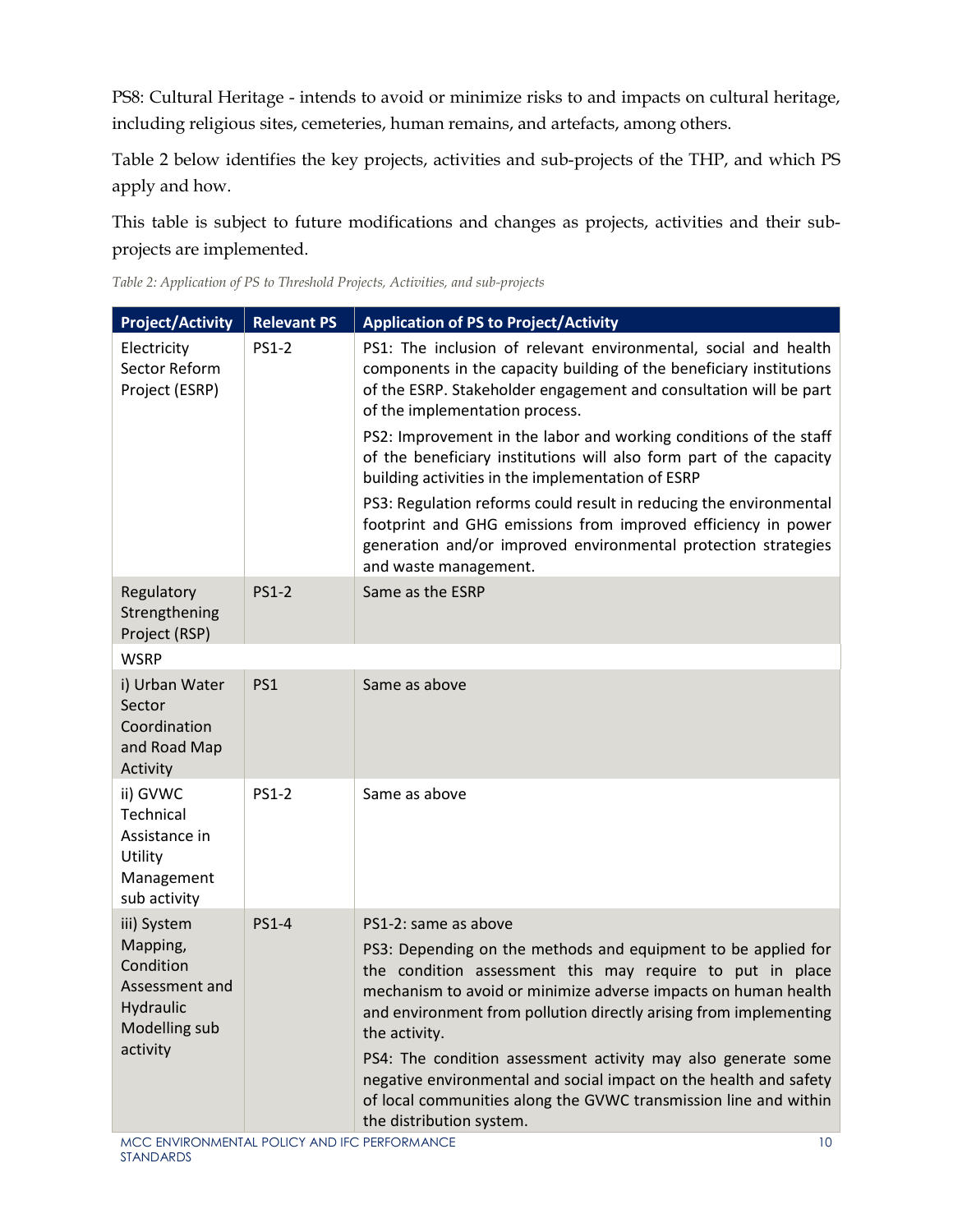| iv) DMA and<br>Standpipe<br>Demonstration<br>Activity | <b>PS1-5</b> | PS1-2: Same as the ESRP, but will also include consultation and<br>stakeholder engagement with the local communities within the<br>selected DMA. It will also include building the capacity of the water<br>kiosks Operator(s) and the staff of the Operator(s).                                                                                                                                                                                                                                                                                                                                                                                                                                                                                      |
|-------------------------------------------------------|--------------|-------------------------------------------------------------------------------------------------------------------------------------------------------------------------------------------------------------------------------------------------------------------------------------------------------------------------------------------------------------------------------------------------------------------------------------------------------------------------------------------------------------------------------------------------------------------------------------------------------------------------------------------------------------------------------------------------------------------------------------------------------|
|                                                       |              | PS3-4: Based on the selected DMA, it may be envisaged that the<br>scale of environmental pollution and impact on the health and<br>safety of local communities during the implementation of physical<br>improvements in GVWC distribution network and construction of<br>water kiosks may be adverse, requiring putting in place a robust<br>mechanism to minimize and mitigate any negative impacts.                                                                                                                                                                                                                                                                                                                                                 |
|                                                       |              | PS5: Depending on the characteristics of the DMA, project impacts<br>might include: relocation of residents or businesses; acquisition of<br>public or private land; temporary right of way disruptions; and other<br>impacts on the livelihoods of residents and property owners. These<br>impacts will be minimized through careful DMA selection and<br>through systems that will be put into place to identify and mitigate<br>remaining project impacts. Mitigation measures will be designed<br>and implemented through appropriate consultation and disclosure<br>with residents, government and GVWC. The measures will improve<br>or at a minimum restore the livelihoods, standards of living and<br>living conditions of impacted persons. |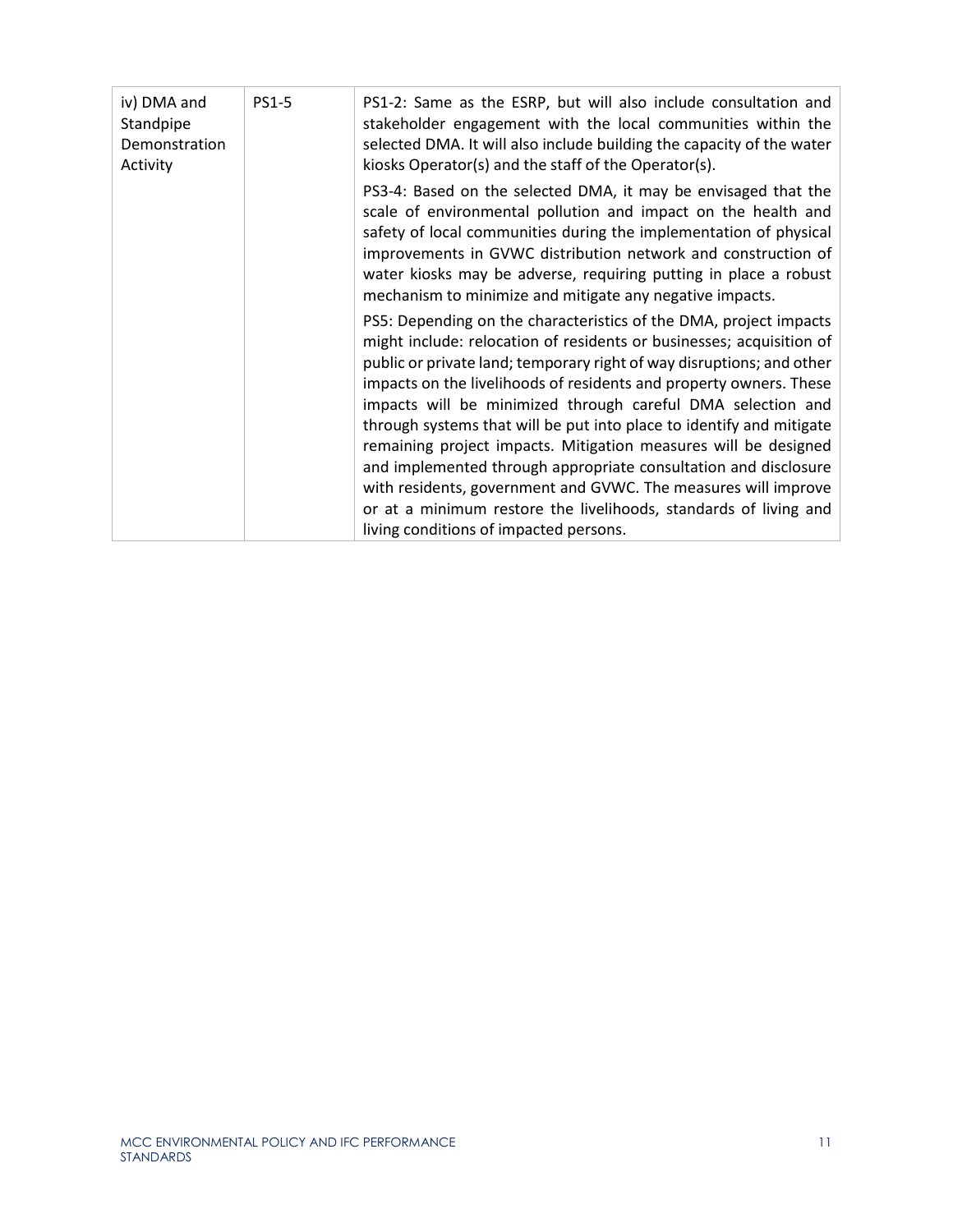## <span id="page-18-0"></span>4 Environmental and Social Risks and Benefits

With respect to national and international regulations, the THP has some perceived environmental and social risks and benefits, though the actual scale of the risks and benefits will be determined by an environmental and social scoping assessment. The assessment will comply with both the IFC Performance Standards and the requirements of the SLEPA.

The SLEPA checklist is included in Annex 2.

#### <span id="page-18-1"></span>**4.1 THP Categorization with MCC Environmental Guidelines**

Under the MCC Environmental Guidelines and the SLEPA regulations, projects can fall into the following categories:

- Category A: if the project has potential to have significant adverse environmental and social impacts that are sensitive, diverse or unprecedented. These impacts may affect an area broader than the sites of facilities subject to physical works.
- Category B: if the potential environmental and social impacts are less adverse than those of Category A projects. Typically, these impacts are site-specific, few if any are irreversible, and mitigation measures are more readily available.
- Category C: if the project is unlikely to have adverse environmental and social impacts.
- Category D: if the project involves an intermediate facility that will use MCC funding to finance subprojects that may potentially result in adverse environmental and social impacts.

As a result of initial screening conducted using both the MCC guidelines and the SLEPA requirements, the three Projects of the THP were categorized in terms of their environmental and social risks and potential impacts.

<span id="page-18-3"></span>

|  | Table 3: THP Environmental Categories |  |
|--|---------------------------------------|--|
|--|---------------------------------------|--|

| <b>Threshold Project</b> | <b>Category per MCC Guidelines</b> |
|--------------------------|------------------------------------|
| <b>ESRP</b>              |                                    |
| <b>RSP</b>               |                                    |
| <b>WSRP</b>              | В                                  |

#### <span id="page-18-2"></span>**4.2 Environmental and Social Screening**

Environmental and social screening should take place at different levels of project development. The screening of the THP and the WSRP led to the categorization of the Projects and sub projects as described in the previous section. For projects and activities under Cat C, (for example sector coordination and institutional strengthening), environmental and social screening of the institutions will take place as part of the overall institutional capacity assessments that will be done to identify priority areas for institutional strengthening and reform.

ENVIRONMENTAL AND SOCIAL RISKS AND BENEFITS 12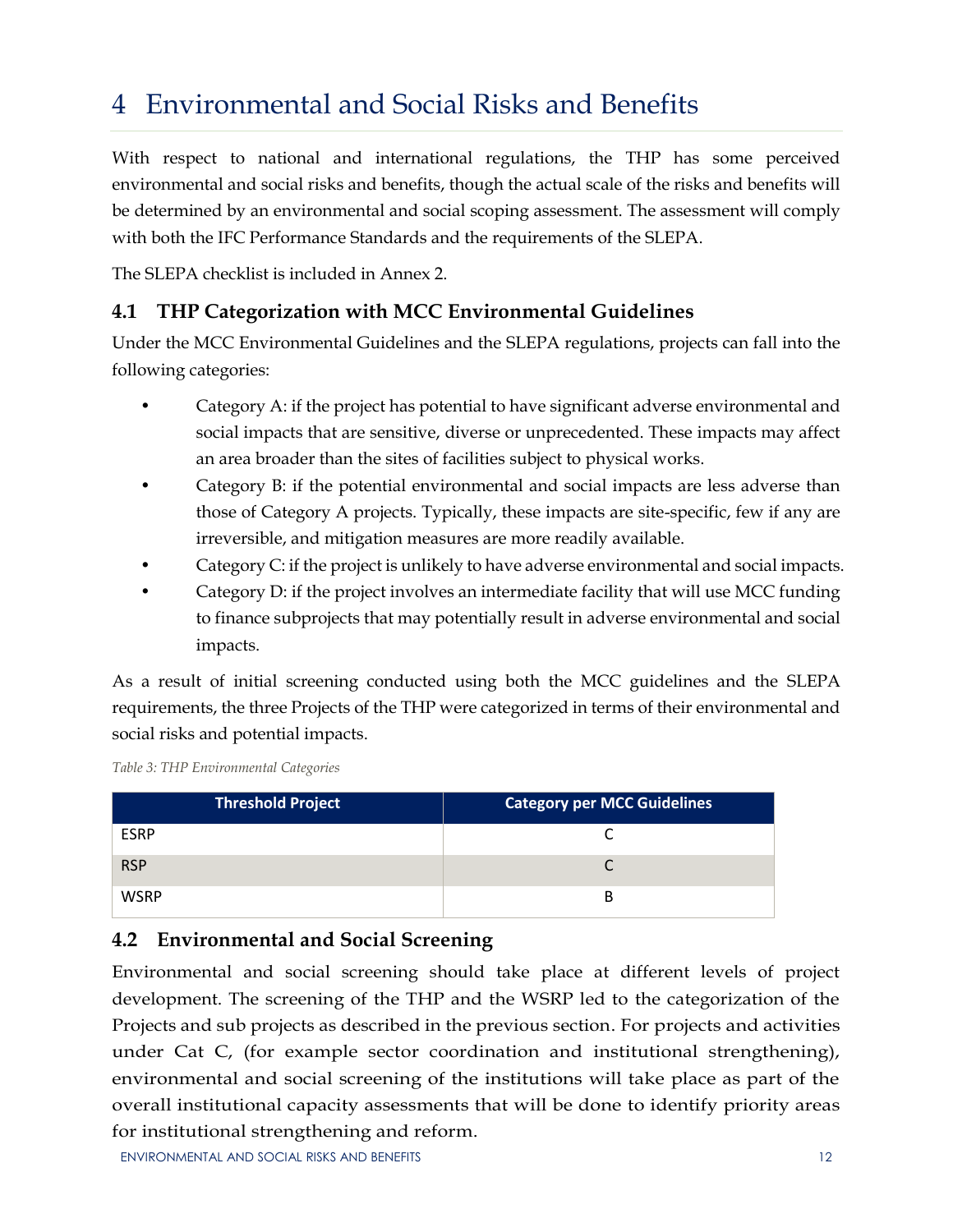For the WSRP, which was categorized as Cat B, further screening will take place during the physical mapping of the GVWC infrastructure, as required by the SLEPA. This screening will also contribute to the identification of the DMA, as the project will avoid working in locations where significant risks or impacts are identified. This screening will identify detailed information on each site and informs the parties of the tools needed to avoid, mitigate, and manage environmental and social impacts. The SLEPA requires the following seven stages are followed to identify and manage environmental and social risks:

- 1. Registration Stage: whereby the proponent or applicant for an Environmental, Social and Health Impact Assessment (ESHIA) License is required to register the project proposal. The Proponent will procure and submit the completed Screening form to register the project.
- 2. Screening Stage: The Proponent's project proposal and completed screening forms are reviewed by the SLEPA to determine whether the development proposal should be subject to an ESHIA and the level of detail required. This stage will determine the categorization of risk of the proposed project. SLEPA's screening forms are included in annex 2.
- 3. Scoping Stage: This stage requires the proponent to produce a scoping report that will determine the extent of the impact for an ESHIA license.
- 4. ESHIA Studies Stage: Depending on the category that the project falls under, the proponent is required to undertake and submit an ESHIA study to the agency for review and further decision making.
- 5. Public Hearing and Review of ESHIA Report Stage: The proponent is mandated to organize several public hearings/disclosures of the ESHIA Report. Following the public hearing, the proponent will produce an Environmental Impact Statement (EIS), which will be reviewed by the Agency.
- 6. Decision Making Stage: This is the stage where the ESHIA Report and its EIS is approved or rejected by the Board of the Agency. When the Report is approved, the Agency grants the proponent an ESHIA license on an annual basis subject to terms, conditions and renewal. A rejected Proponent has the power to seek legal redress.
- 7. Compliance and Enforcement Stage: At this stage, the Agency will monitor and audit the implementation of the project to ensure that the proponent complies with all the terms and conditions set in the license.

The outcome of the assessment will inform the management actions to be developed to minimize the risks and improve and increase the benefits.

As of November, 2016, the MCCU has successfully registered the DMA and Standpipe Demonstration Activity with the SLEPA. The MCCU will ensure close coordination and communication with the SLEPA throughout the life of the project.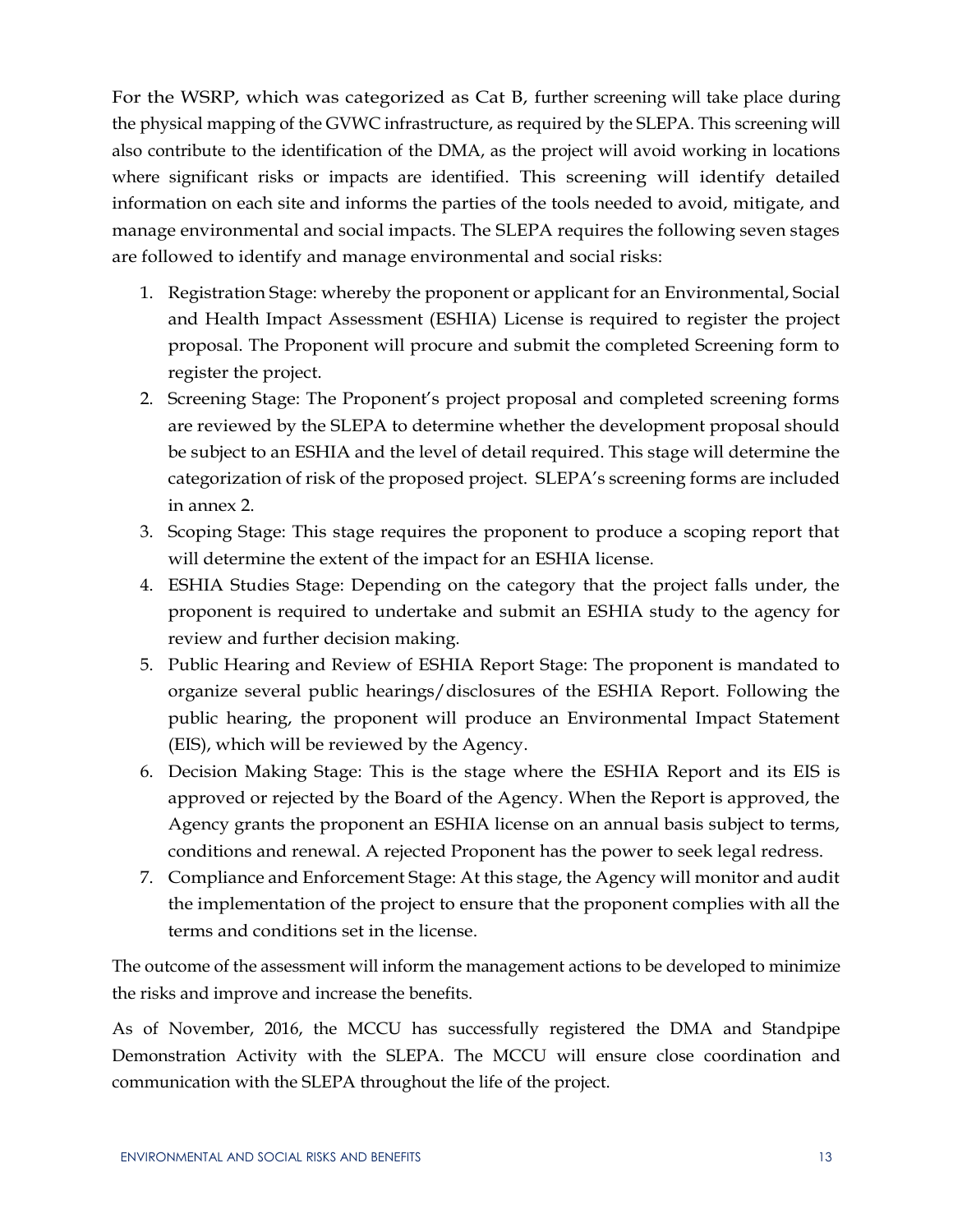#### <span id="page-20-0"></span>**4.3 Environmental and Social Scoping Report**

Based on the registration process with the SLEPA, and consistent with MCC Environmental Guidelines, the WSRP has been categorized as B due to the DMA physical improvement and water kiosk piloting activities. Thus, the implementation of these activities is associated with minimal environmental and social risks and impacts, which will be assessed to produce a scoping report, with details of the scale, type and level of risks, benefits and impacts, and how they will be managed, mitigated or improved. The Consultant that will be hired to support institutional strengthening of GVWC, including design and implementation of the DMA and Standpipe Demonstration Activity, will have the responsibility for screening and scoping the activity per SLEPA guidelines and IFC Performance Standards. Depending on the nature of the risks identified, the Consultant will also be responsible for preparing an ESHIA and Environmental and Social Management Plan. The scoping report and related deliverables will be reviewed and approved by MCCU, then submitted to SLEPA for review and acceptance before an environmental permit is granted. The review process will also include public disclosure. Public disclosure will involve using the MCCU website, other electronic and print media, and community consultation.

#### <span id="page-20-2"></span><span id="page-20-1"></span>**4.4 Potential Benefits and Impacts of Threshold Projects**

#### 4.4.1 Anticipated Positive Impact

Since the THP seeks to build a foundation for an effective and financially sustainable provision of essential urban services in the water and electricity sector in Freetown, the perceived benefits and impacts of the Projects are diverse and closely related, and include positive environmental and social impacts as summarized below:

- New and improved Environment, Health and Safety (EHS) Standards: The capacity of EGTC, Electricity Distribution and Supply Authority (EDSA), GVWC and EWRC will be supported to develop or strengthen Environmental, Health and Safety Standards based on national, IFC and MCC guidelines, where relevant and with the overall aim to improve waste management, construction practices, increase environmental, health and safety awareness and improve the working culture, and help create a safer working space.
- Improved Commercial Practices, Planning Capacity and Operational Independence: Improved capacities of the projects' beneficiary institutions will contribute to operational and management efficiencies, which will ultimately improve the revenue generation of these institutions for effective service delivery.
- Improved Sector Governance and Coordination: The operationalization of the newly established independent regulator, EWRC, will contribute to improve the delivery of water and electricity services to customers. The implementation of sectors reforms and development of road map will also contribute to effective sector management and governance.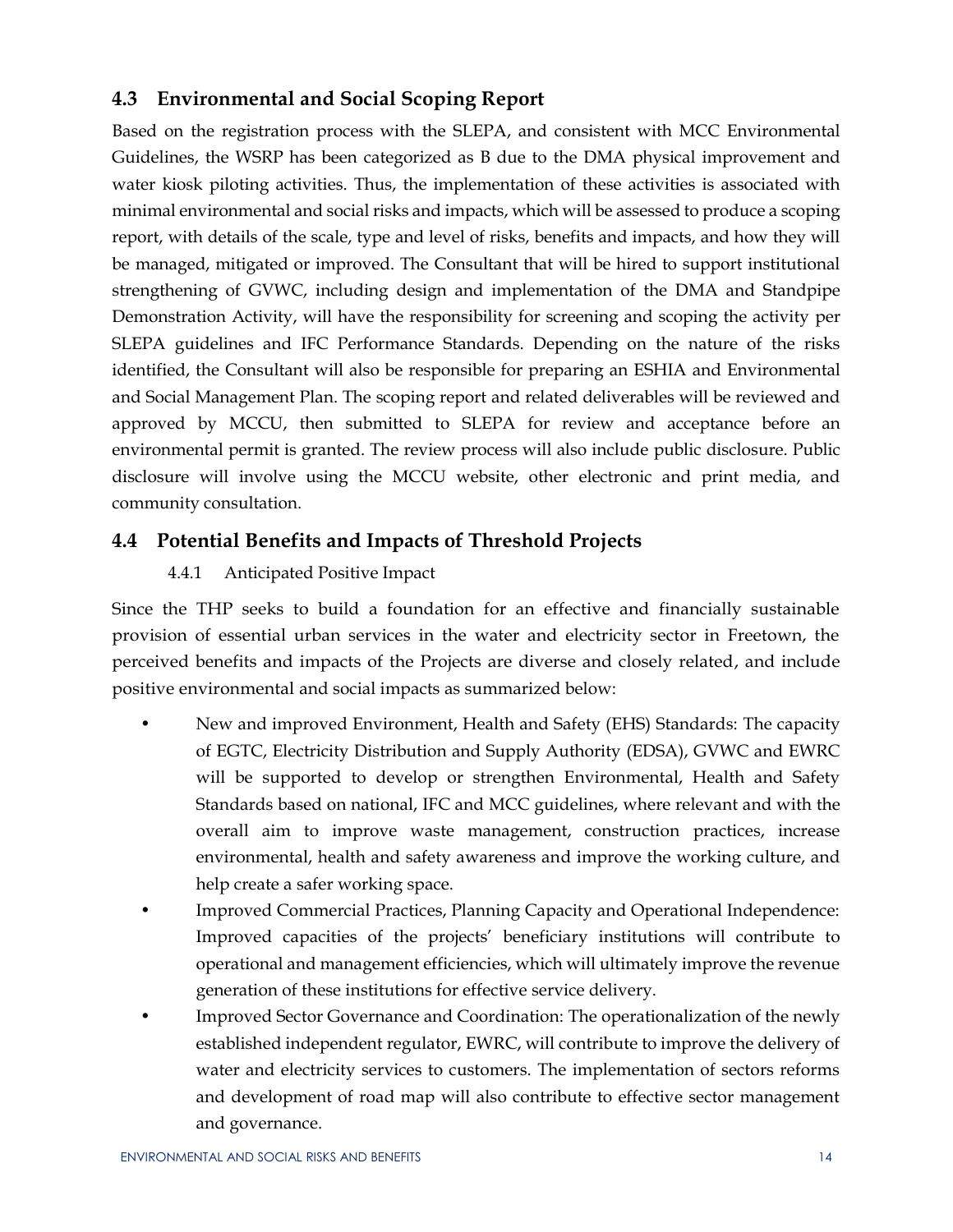• Enhanced Transparency and Accountability to Consumers of essential services: Reduced opportunities for, and accountability mechanisms established and implemented to combat corruption and petty bribery in service provision. Also, the implementation of all the project activities will contribute to improved customer satisfaction and education regarding standards of services and customer rights.

In addition to the above, the implementation of the DMA improvement and water kiosk scheme will also produce the following perceived benefits for GVWC, consumers and households in the DMA:

- Access to safe and reliable and improved water services increased
- Increased hygiene practices and improved health within the DMA
- Increased revenue to GVWC from standpipes and consumers within the DMA
- Reduction in technical and commercial losses, non-revenue water and illegal connections within the DMA

#### 4.4.2 Potential Risks and Negative Impacts

<span id="page-21-0"></span>The potential adverse environmental and social risks and impacts that could occur during implementation are related primarily to the infrastructure activities, which are currently only associated with the WSRP, specifically for work done as part of the DMA and Standpipe Demonstration Activity. In general, these are expected to be short-term, occurring during the construction period itself, and localized, occurring mainly within the DMA. The potential risks and impacts for the DMA and Standpipe Demonstration Activity identified to date are as follows:

#### General Risks:

- Inadequate consideration of environmental and social impacts and failure to apply IFC Performance Standards, MCC Environmental Guidelines and/or national legislation during the design or construction activities; and
- Lack of awareness and non-compliance of the consultant of effective environmental and social impacts and subsequent mitigation

Environmental Risks:

- Inadequate consideration of air and water pollution, soil erosion and contamination, and degradation of landscapes in earth movements, demolition activities, and disposal of excavated materials, construction waste and appropriate mitigation measures;
- Energy inefficiency and resource loss in construction activities and waste management.

Social Risks: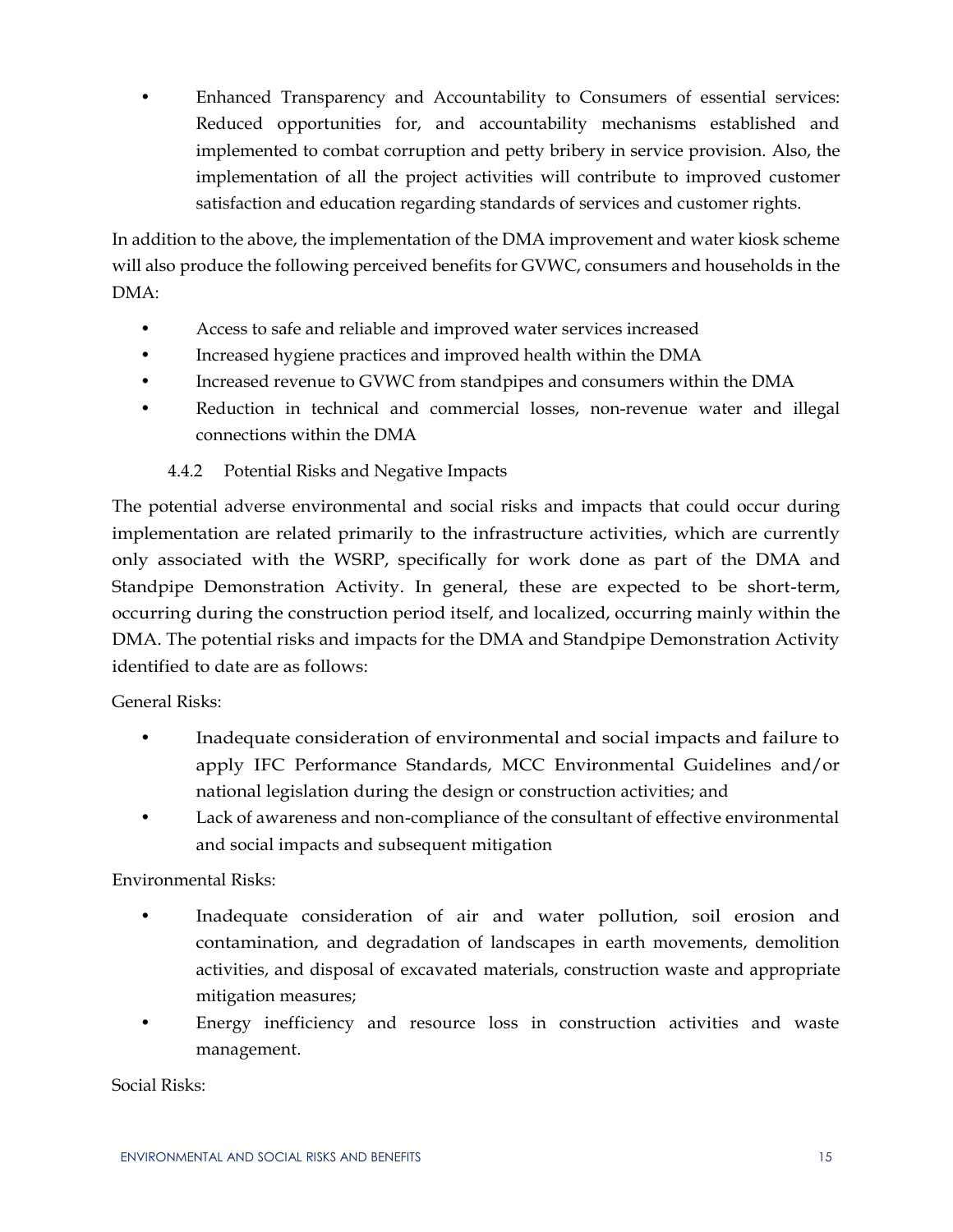- Inadequate stakeholder engagement and consultation with affected persons and/or communities;
- Risks to communities from open trenches, proximity to construction machinery, noise, dust and other construction related impacts;
- Temporary disruptions in water supply or other services due to construction;
- Inadequate consideration of how the project impacts temporary or permanent use of private or community land
- Inadequate consideration of other resettlement impacts such as child abuse, domestic violence, civil strife, drug addiction
- Labor and working conditions requirements; and
- Adverse health and safety conditions for workers, due to poor planning or implementation of hazardous materials management.
- Adverse impacts to ongoing and future working relationships between utility, local government, and water customers because of inconsistencies in compensation provided to impacted residents

As the risks and impacts identified here are only potential, the scale of the actual risks associated with the DMA activity will be determined through the SLEPA scoping exercise described in Sections 4.2 and 4.3.

To ensure that any of the identified impacts do not reappear or the positive impacts/benefits are sustained, the program and the beneficiary institutions will develop and implement a robust environmental and social management programmes, which are discussed in the next section below.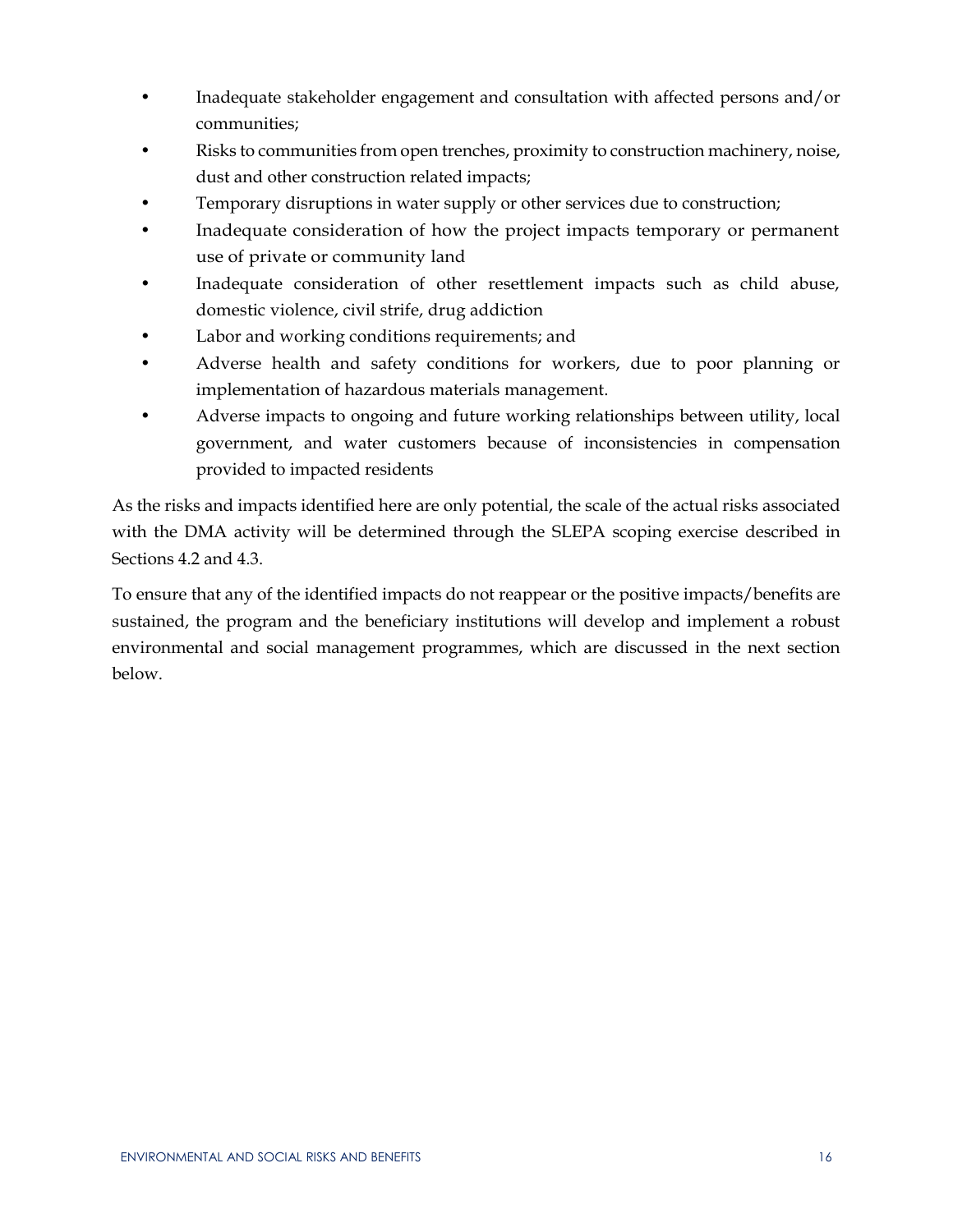## <span id="page-23-0"></span>5 ENVIRONMENTAL AND SOCIAL MANAGEMENT PROGRAMME

This section provides an overview of the relevant policies, procedures, plans, legal agreements and so on that are designed to achieve Threshold and Project objectives and to manage risks and impacts and enhance benefits. Particularly, it should refer to the clear and documented guidance on the permitting process with SLEPA (see description above).

The ESMS provides the overall framework for the management of environmental and social impacts of the THP and will be used to guide the capacity support and institutional development of GVWC, EWRC, ESDA and EGTC. The ESMS is also supported by several policies and procedures identified based on the IFC PS triggered for the THP as described in section 3 above. The management instruments that will ensure that MCCU meet its environmental and social performance goals include an ESMP, a Stakeholder Engagement Management Process (SEMP), a Grievance Redress Mechanism (GRM), a Resettlement Policy Framework (RPF) followed by the preparation of a Resettlement Action Plan (RAP), a HR Policy, an EPRP, and a CESMP. These management instruments will be prepared and implemented jointly by MCCU, GVWC, consultants and contractors. Below provides a description of each of these management instruments.

#### <span id="page-23-1"></span>**5.1 Environmental and Social Management Plans**

ESMP will be developed to eliminate, offset or reduce adverse impacts to acceptable levels and identify the parties responsible for carrying out mitigation and monitoring activities for category B activities. They will describe the mitigation, monitoring and institutional measures to be taken during implementation of the Projects. It will further describe mitigation to be undertaken at the design (pre-construction), construction (implementation), operation, and, where appropriate, decommissioning stages of the activities. As noted in section 1.1, any mitigation or compensation measure to be applied will be critically analyzed to identify any inherent negative impacts of these measures. The identified impacts will also be mitigated accordingly. Also, the plan may contain a schedule and budget; if it does not, the Invitation for Bids (IFB) of the corresponding project or activity will require the bidders to include the costs of the mitigation in their bids and to ensure that the mitigation measures are scheduled within the project work program.

Currently, it is anticipated that only the DMA will require an ESMP. This will be developed by the GVWC Institutional Strengthening Consultant. This ESMP will be designed to manage the risks and impacts, as identified during the scoping stage (based on the ESHIA, if one is required). It will also include aspects such as health and safety and waste management.

Chapter 7 provides information on the ESMP's monitoring and reporting requirements.

ENVIRONMENTAL AND SOCIAL MANAGEMENT PROGRAMME 17 Prior to completion of the implementation phase of the DMA activity, the GVWC institutional strengthening consultant will produce a final recommendations and program action report. This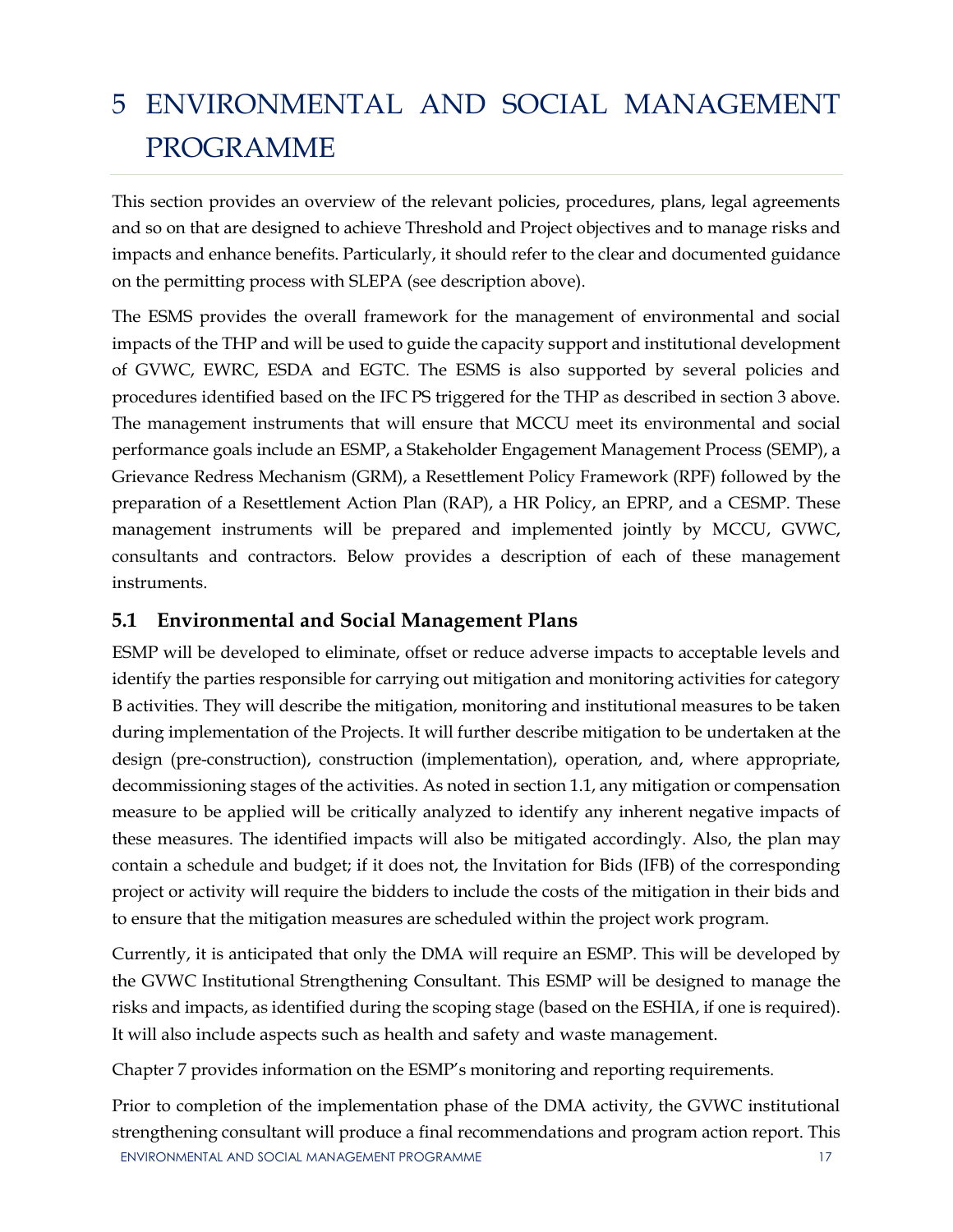report will provide guidance to GVWC on how to sustain and institutionalize all impacts and learning from the DMA. It will also provide direction on how to resolve any outstanding environmental, social, gender and health and safety issues related to the project. These plans could include operations and maintenance manuals for infrastructure.

#### <span id="page-24-0"></span>**5.2 Contractor Environmental and Social Management Plan**

A CESMP will be required for construction works, currently this will be only be required within the DMA.

The DMA's CESMP will be developed to be based on the DMA's ESMP prepared by the Institutional Strengthening Consultant. Relevant requirements will be included in the requests for bids for the construction works. The Contractor will be required to produce, submit for approval, and then follow a relevant site-specific CESMP that will include any required auxiliary plans (such as a Site Management Plan, Waste Management Plan, Emergency Preparedness and Response Plan, Health & Safety Plan, etc.), in order to incorporate appropriate mitigation measures into the construction process. A sample is ESMP is included in annex 8.

The CESMP will include checklists that identify and facilitate the contractor's implementation and monitoring of all applicable social, environmental and health and safety responsibilities. A section on gender integration should be included in the CESMP, including performance indicators, and showing any required coordination with the actions emanating from the Social  $\&$ Gender Integration Plan.

Chapter 7 provides information on the CESMP's monitoring and reporting requirements.

#### <span id="page-24-1"></span>**5.3 Stakeholder Engagement Management Process (SEMP)**

The SEMP is attached as annex 5. It aims to achieve the following strategic objectives:

- Ensure open and transparent communication between the THP and project stakeholders, through the following:
- Ensure activities are designed and delivered in collaboration with relevant stakeholders and provide outcomes that meet the objections of the THP, specifically:
- Prompt identification and resolution of complaints and encourage feedback from stakeholders on project activities and outcomes, through the following the Grievance Redress Mechanism

The SEMP provides information on the responsibilities of MCCU, the relevant institutions, consultants and sub-contractors in the development and implementation of stakeholder engagement plans and identifies and categorizes stakeholders for each project and sub-activities. The document also provides direction on how engagement should be planned, conducted and documented to facilitate learning and develop strong and positive relations with stakeholders.

As mandated by the MCC's Gender Policy, MCCU will ensure that both women and men have opportunities for meaningful participation throughout the consultative processes. Awareness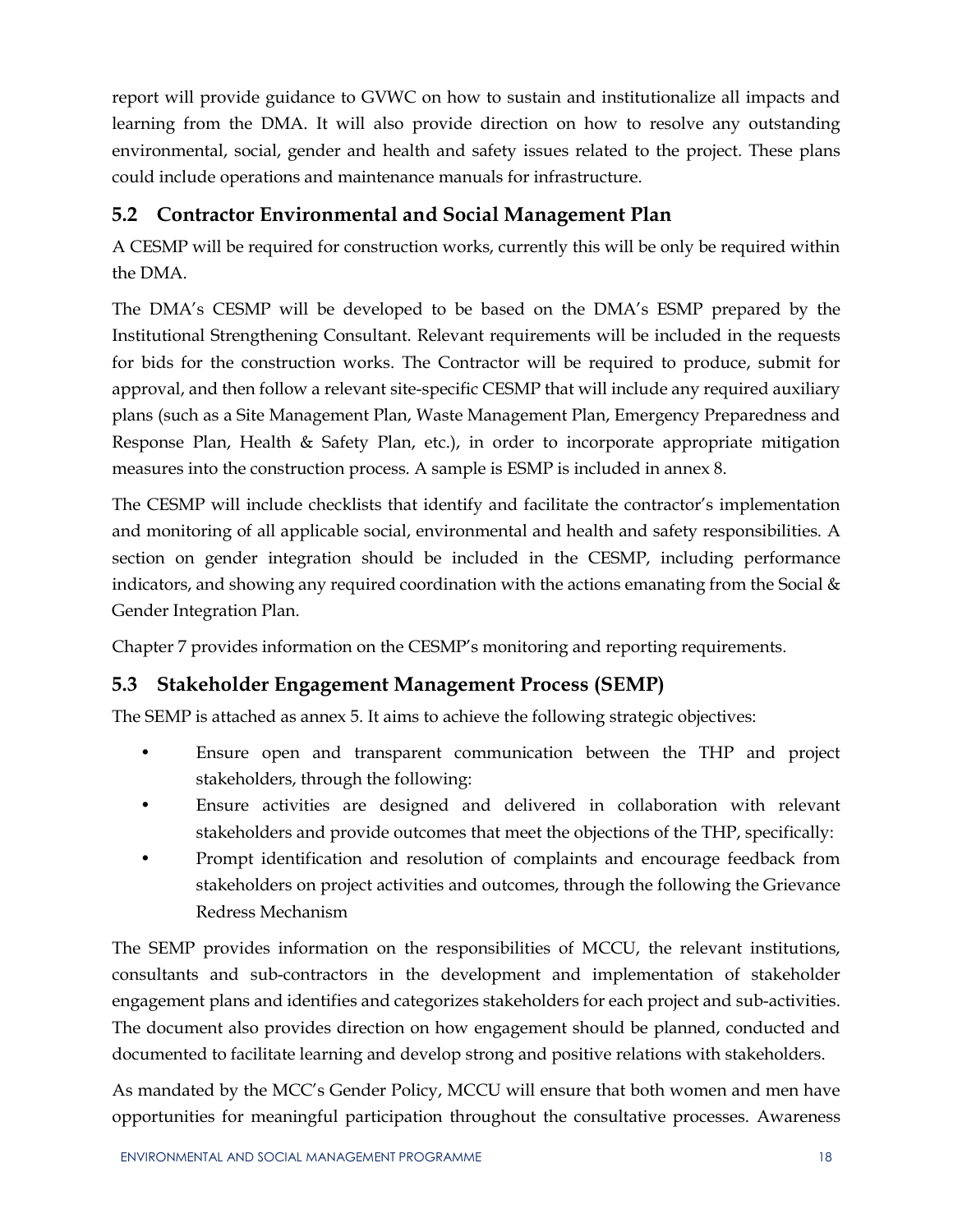building on environmental and social issues (including gender) shall be part of the community engagement process.

For the DMA work, a Stakeholder Engagement Plan will be developed by the GVWC Institutional Strengthening Consultant using the SEMP as guidance. The aim of the SEMP is to build and maintain over time a constructive relationship with the DMA community. The nature and frequency of engagement will reflect risks associated with the project and its potential adverse impacts on the community.

#### <span id="page-25-0"></span>**5.4 Resettlement Policy Framework**

#### **Key ESMS Terms**

Resettlement: *Resettlement covers the broad range of potential impacts on residents and property owners caused by project activities and the mitigation/compensation actions associated with those impacts. Project activities can include construction, land acquisition, etc. that impact residents/property owners and their assets. These impacts are referred to in this ESMS as:*

- *"physical displacement" (people must physically relocate their homes and/or business); and*
- *"economic displacement" (people lose income, property, or other assets due to project actions).*

*Resettlement may involve providing for the actual relocation of people and their homes. It may also include economic compensation to people who do not have to relocate, but whose assets are impacted adversely by the project."*

Compensation: *Payment in cash or in kind and given in exchange for physical or economic displacement.*

A RPF has been prepared in compliance with IFC Performance Standards to avoid, mitigate, and manage resettlement anticipated under the DMA and Standpipe Pilot activities of the WSRP. The primary aim of the RPF is to set out a strategic response to the challenges of resettlement, including both physical and economic displacement, resulting from the Project.

The RPF is guided by the following principles:

- The Project will avoid resettlement where possible;
- Where resettlement is unavoidable the Project will ensure that every affected household or individual is moved or compensated in an expeditious manner and prior to displacement and/or the start of civil works;
- After relocation, every household or individual is at least well of, if not better than, before the process;
- The Project will ensure effective communication with affected individuals, households and other stakeholders throughout the resettlement/compensation process through a communication strategy;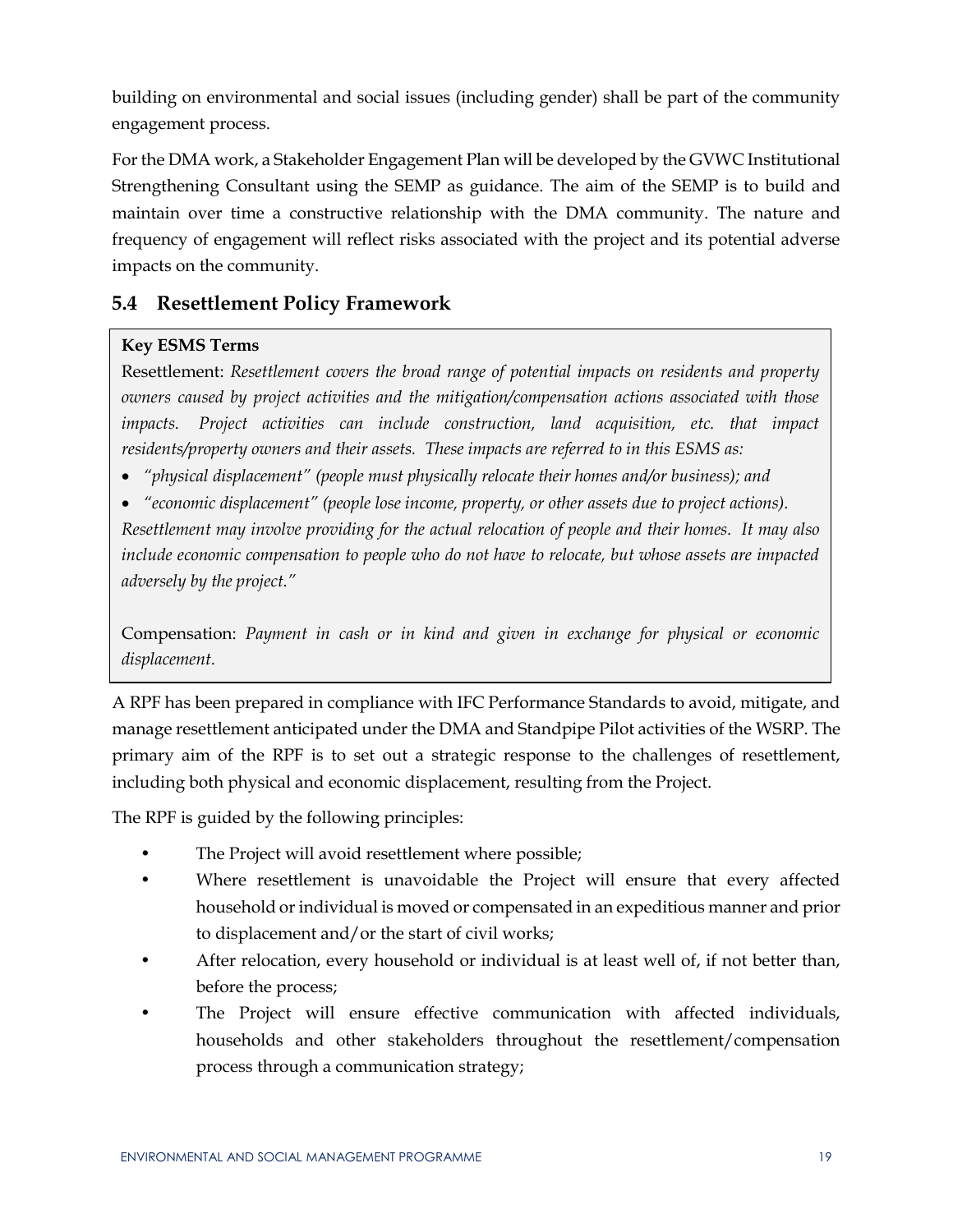- The opinion of affected persons and other stakeholders shall be sought through regular public consultations and incorporated into the resettlement planning, decision-making process, and implementation;
- The Project will assist with the physical relocation and provide support to resettled individuals and households during the transition period;
- The Project will monitor all aspects of the resettlement program to ensure the RPF meets its objectives.

Although the scope of resettlement impact is likely to be marginal and can be reduced to potentially insignificant levels, MCCU is committed to a resettlement process that is designed to improve the local conditions and economic opportunities in the communities to be affected by the project.

#### <span id="page-26-0"></span>**5.5 Disclosure**

Disclosure of relevant project information helps stakeholders understand the risks, impacts and opportunities of a project. Where neighboring communities may be affected by risks or adverse impacts from the project, MCCU, consultants, and contractors will provide such communities with access to information on the purpose, nature and scale of the project, the duration of proposed project activities, and any associated risks and potential impacts. Disclosure will occur before the project construction commences, and continue on an on-going basis.

#### <span id="page-26-1"></span>**5.6 Grievance Redress Mechanism**

Together with the Stakeholder Engagement plan, MCCU has developed a GRM that shall be applied in the case of a complaint or grievance that is related to or results from implementation of MCCU project activities as well as by MCCU staff and contractors (Appendix 10). The GRM is intended to support traditional local-level mechanisms for complaint resolution and legal administrative approaches to complaint resolution at all levels. It will also document complaints or grievances from the public or other stakeholders, and how these are resolved. This umbrella GRM is to be complemented, when necessary, by internal GRMs for specific Activities and projects where necessary.

The GRM is intended to assist in resolving grievances or complaints raised regarding environmental and/or social issues arising from the projects/investments, and does not apply to the following complaints even if they are related to project activities:

(i) Internal MCCU human resources complaints which are to be resolved per the MCCU HR policy and Internal regulations, (ii) Procurement and contractual complaints between MCCU and its vendors or contractors which are normally handled by the MCCU Procurement Departments, (iii) Lawsuits which fall under the mandate of the MCCU Board.

The DMA and Standpipe Demonstration Activity, will require the development of two specific Stakeholder Engagement Management Process and Grievance Redress Mechanism, one for the overall activity and one for resettlement related to the activity. These will be developed by the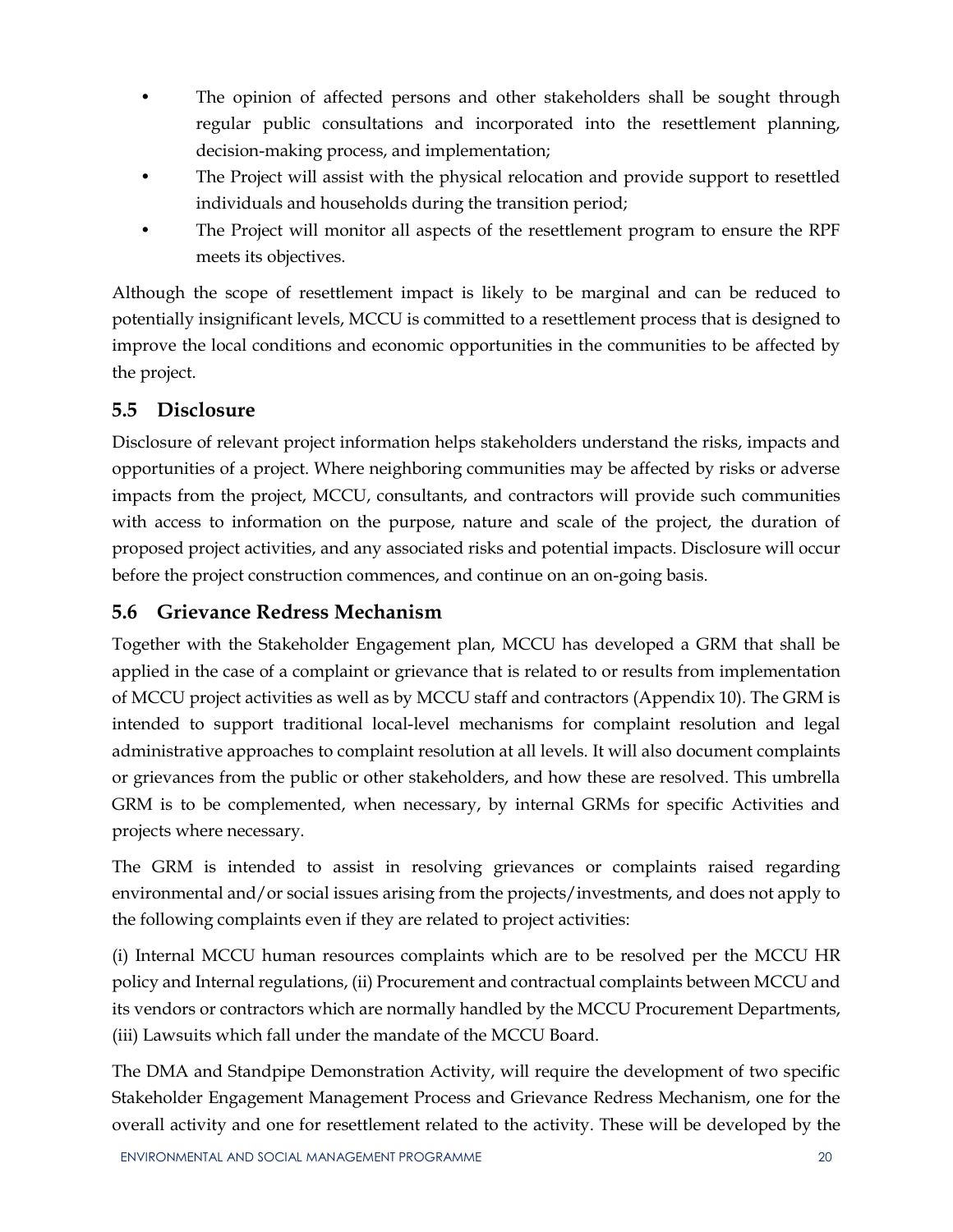GVWC Institutional Strengthening consultant, with support and advice from MCCU and will follow the overall THP Stakeholder Engagement Management Process and Grievance Redress Mechanism.

#### <span id="page-27-0"></span>**5.7 Emergency Preparedness and Response Plan**

The EPRP, found in Appendix 6, is intended to encompass all potential hazards and emergency situations that may take place during the implementation phase of the Project. The plan will consist of two sections. The first section provides general guidelines for emergency planning and preparedness procedures for Consultants and Contractors. It provides the main objectives and identifies key possible hazards during the implementation of the Project which should be considered in the development of the Contractors' plans. It also serves as a guiding document for the Supervision Consultant while overseeing compliance of Contractor activities. The second section represents MCCU's own Emergency Preparedness and Response Plan. It also serves as a template structure for Contractor's planning. The emergency preparedness and response activities will be periodically reviewed and revised, as necessary, to reflect changing conditions.

#### <span id="page-27-1"></span>**5.8 Contractor Emergency Preparedness and Response Plan (CEPRP)**

In addition to the CESMP, the Contractor is also required to produce, submit for approval to the GVWC institutional strengthening consultant, GVWC and MCCU, a CEPRP. The CEPRP will incorporate appropriate emergency preparedness and response mitigation measures into the construction process.

#### <span id="page-27-2"></span>**5.9 Human Resources (HR) Policy**

The HR Policy provides a guide to employees of the MCCU on the procedures, regulations, standards of proper conduct, grievance recourse mechanism etc. Specifically, it is designed to:

- Provide orientation to employees on HR matters;
- Provide guidelines, operational rules, and procedures;
- Establish clear expectations between employer and employees; and
- Explain the regulations that govern the conditions of employment, and duties and rights of employees and the employer per the Labor laws of Sierra Leone and the Governing documents guiding the implementation of the Threshold Program.

It is anticipated that the HR policy will be finalized in December 2016 and at this stage it will be annexed to the ESMS.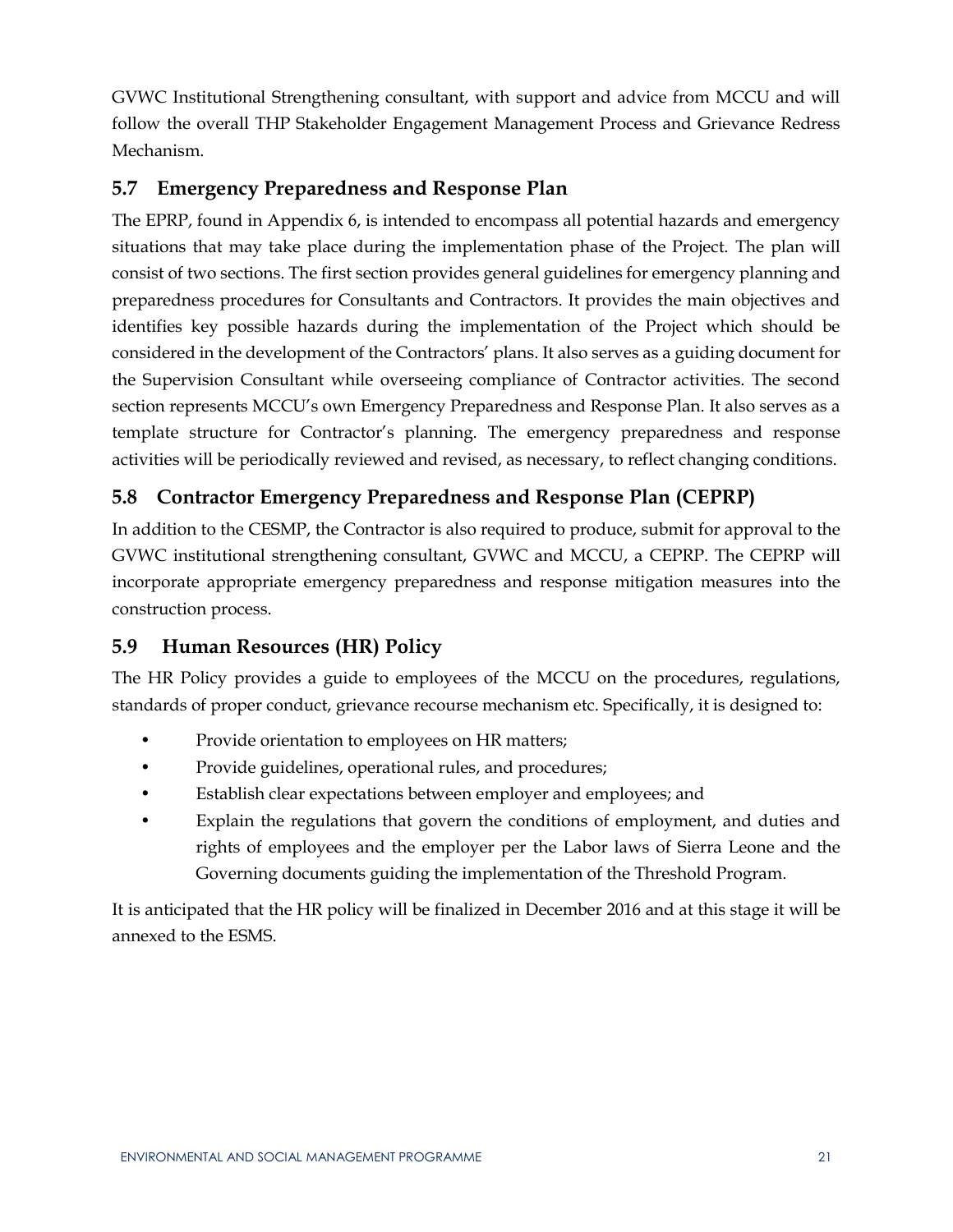## <span id="page-28-0"></span>6 Organizational Capacity and Competency

Organization capacity and competency of this ESMS is discussed under the following categories:

- MCCU ESMS organizational capacity and competency
- Organizational capacity and competency of national institutions and beneficiary entities relevant to the implementation of THP.

#### <span id="page-28-1"></span>**6.1 MCCU ESMS Organization**

The MCCU has a very capable team to develop, implement and monitor the ESMS.

The organigram and team member's roles and responsibilities are outlined below in figure 1 and table 5.

The Water Sector Project Director (WSPD) has responsibility for oversight of environmental and social issues, working with other teams to ensure that environmental and social issues are incorporated into all aspects of MCCU operations, and that required resources are made available for environmental and social management.

|                                               |                                                     | Board of<br>Directors                |
|-----------------------------------------------|-----------------------------------------------------|--------------------------------------|
|                                               |                                                     | <b>Chief Executive</b><br>Office     |
| Press and Coms<br>Officer                     |                                                     | <b>Chief Operating</b><br>Officer    |
| <b>Water Sector</b><br><b>Reform Director</b> | <b>Electricity Sector</b><br><b>Reform Director</b> | <b>M&amp;E</b> Economics<br>Director |
| <b>UWCSDC</b>                                 | <b>CERE</b>                                         |                                      |

<span id="page-28-2"></span>*Table 4: MCCU ESMS members and responsibilities*

| <b>Name</b>         | <b>Designation</b>                             | <b>Role</b>                | <b>Responsibility</b>                                                                                                                                                                                                                                   |
|---------------------|------------------------------------------------|----------------------------|---------------------------------------------------------------------------------------------------------------------------------------------------------------------------------------------------------------------------------------------------------|
| Ndeye Koroma        | Chief Executive<br>Officer                     | Member                     | Accountable for upholding the Environmental<br>and Social policy and ensure that THP is<br>implemented per the ESMS                                                                                                                                     |
| Ansumana<br>Swarray | <b>Water Sector</b><br><b>Project Director</b> | <b>ESMS</b><br>Coordinator | Development and day to day management of<br>ESMS, which includes<br><b>ESMS Policy</b><br>Identification of environmental and social<br>$\bullet$<br>risks and impacts<br>Development of management<br>$\bullet$<br>programmes (ESMP, CEMP, EPRP, etc.) |
| Abdul Bangura       | <b>Chief Operating</b><br>Officer              | Member                     | Responsible for development and<br>implementation of HR Policy, and contribute to                                                                                                                                                                       |

*Figure 1: MCCU's ESP Team Organigram*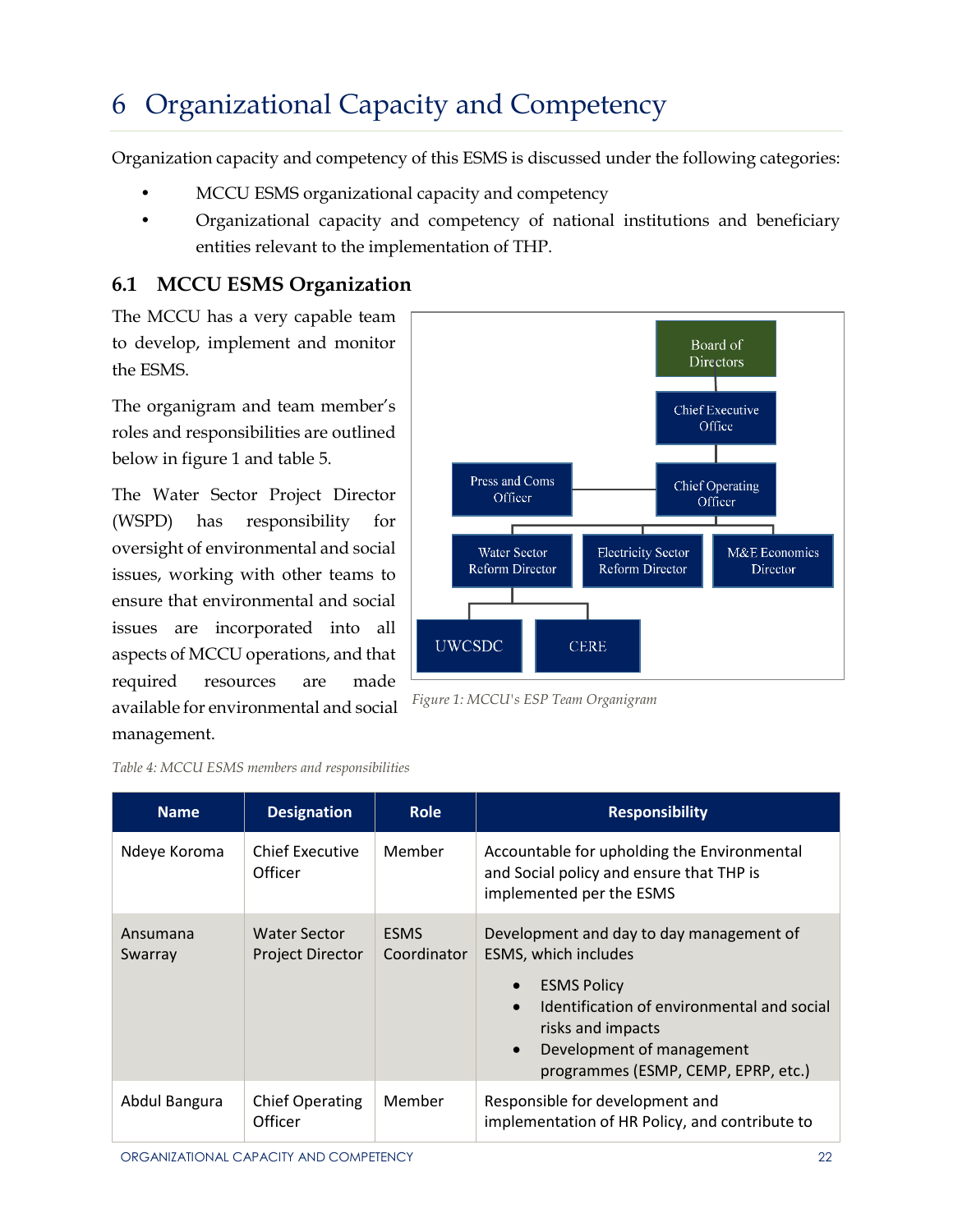|                    |                                                                       |        | the development of Emergency Preparedness<br>and Response Plan (EPRP)                                                                                                                                       |
|--------------------|-----------------------------------------------------------------------|--------|-------------------------------------------------------------------------------------------------------------------------------------------------------------------------------------------------------------|
| Sanira Deen        | Electricity<br>Sector Project<br><b>Director</b>                      | Member | Contribute to the identification of environmental<br>and social risks; management plans and EPRP<br>specific to the energy sector project.                                                                  |
| Rashida<br>Dumbuya | Community<br>Engagement &<br>Resettlement<br>Expert (CERE)            | Member | Contribute to the identification of environmental<br>and social risks; lead the development and<br>implementation of the RPF and RAP. Contribute<br>to the development of SEMP                              |
| To be Recruited    | <b>Gender Expert</b>                                                  | Member | Contribute to the identification of social risks and<br>the development and implementation of the<br>SEMP, Social and Gender Integration Plan (SGIP)<br>and GRM                                             |
| Thekeka Conteh     | Monitoring &<br>Evaluation<br>Director                                | Member | Lead the development and implementation of<br>the ESMS monitoring plan                                                                                                                                      |
| Maria Dillon       | Urban WASH,<br>Social and<br>Community<br>Devt Consultant<br>(UWSCDC) | Member | Contribute to the identification of environmental<br>and social risks; contribute to the development<br>and implementation of RAP; Lead the<br>development of SEMP, GRM; Contribute to SGIP,<br><b>EPRP</b> |

The MCCU ESMS team also works with the IEs and their respective Environmental and Social Performance (ESP) teams as well with consultants and contractors and respective project stakeholders.

The WSPD leads the coordination of ESMS development and implementation for all THP Projects. The WSPD receives support from the organization's management and direct assistance from the UWSCDC and the CERE.

The MCCU ESMS team has overall responsibility for managing environmental and social performance issues for all THP-funded activities and monitors the implementation of all projects to ensure compliance of the IEs and their consultants with this ESMS.

#### <span id="page-29-0"></span>**6.2 National Institutions and Beneficiary Entities**

The organizational capacity and competency of the beneficiary entities and other relevant national institutions is discussed here on project and sectoral basis. Generally, environmental management and social protection systems are weak and not instituted in most of the national institutions and beneficiary entities of the THP.

The key national institutions and beneficiary entities of the ESRP are:

- The Ministry of Energy (MOE): Provides strategic oversight to the Energy Sector
- Electricity Distribution and Supply Authority (EDSA)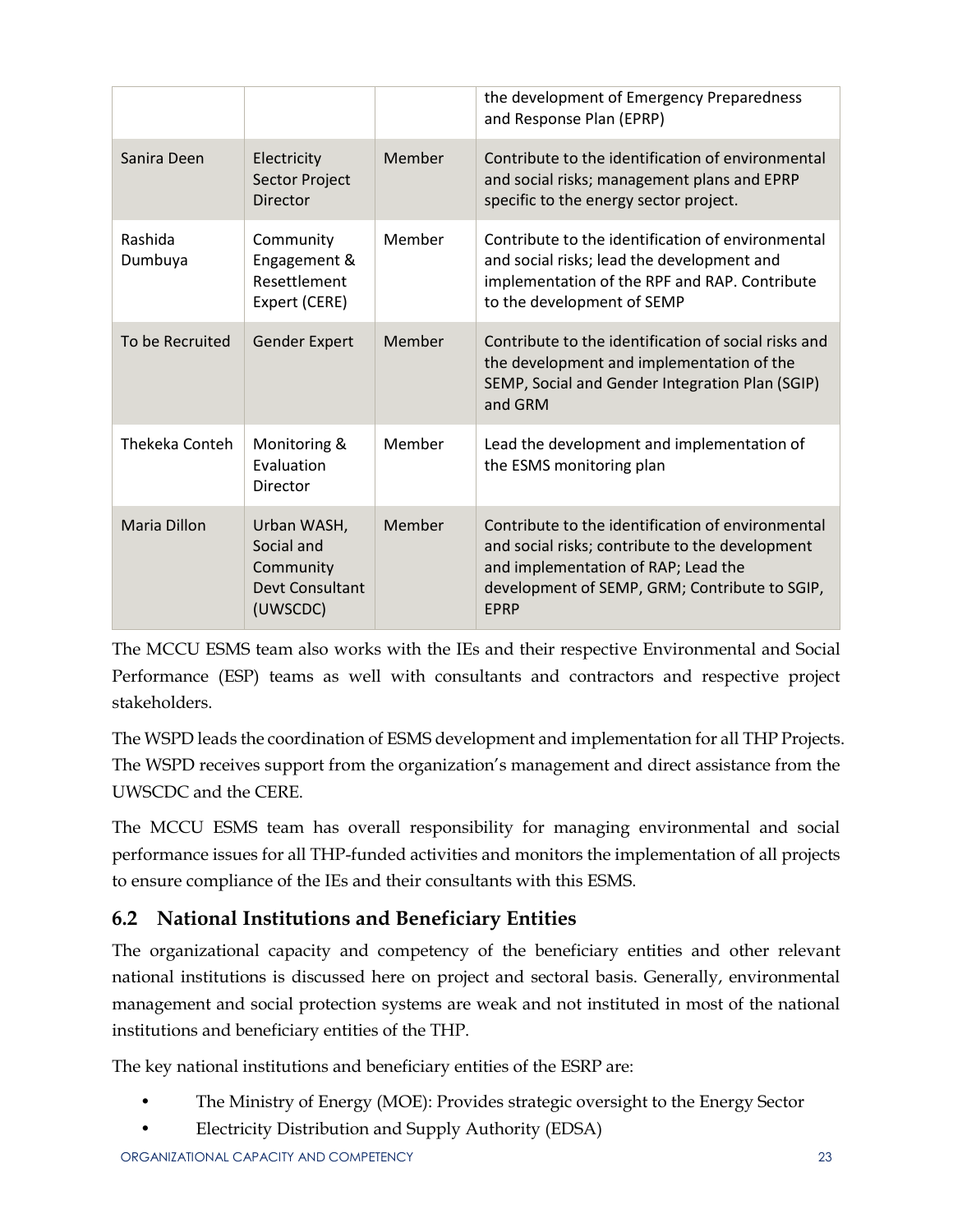• Electricity Generation and Transmission Company (EGTC)

EDSA and EGTC were part of the former National Power Authority (NPA), however due to the poor management and service delivery of NPA, the GoSL unbundled it to create these new agencies in 2014. Even though most staff of EDSA and EGTC were employees of NPA, these utilities require massive capacity building and institutional strengthening in every aspect of utility management and service delivery.

The key national institutions and beneficiary entities of the WSRP are:

- Ministry of Water Resources (MoWR): The Ministry of Water Resources is responsible to provide water sector leadership and ensure the implementation of the water policy directives. MoWR also oversees and monitors the operations of the utilities and all agencies under the Ministry through its technical wing, the Water Directorate.
- GVWC: The responsible utility for water treatment, transmission and supply in Freetown.

and the key national institution of the RSP is the Electricity and Water Regulation Commission (EWRC).

#### <span id="page-30-0"></span>**6.3 ESMS Resources**

The WSPD (or other designated staff) will work with MCCU management to ensure that adequate resources have been committed to allow for the effective implementation of the ESMS policy and procedures. Some of the funds for the implementation of ESMS are integrated in some of the THP projects. For instance, under the WSRP, separate fund is committed for environmental and social performance contingencies. Some will also be covered under the GVWC conditions assessments and institutional strengthening activities. MCCU HR and EPRP issues are covered under the general MCCU administrative budget of the THP. Similarly, all implementing entities, consultants, and contractors will be required to assign budgetary and personnel resources sufficient to carry out the requirements of their environmental and social action plans (ESMPs, H&S plans, resettlement plans, and any other action plan that is required to comply with the MCC Environmental Guidelines and the IFC Performance Standards).

The required budgetary provisions should cover the following:

- Environmental and social studies and impact assessments, including permitting fees
- Environmental and social management costs
- Cost of environmental and resettlement issues and monitoring
- Capacity Building for the MCCU and other stakeholders
- Engagement of Environmental and Social Specialists (if any)
- Environmental and Social Due Diligence investigations (if any)
- Monitoring and evaluation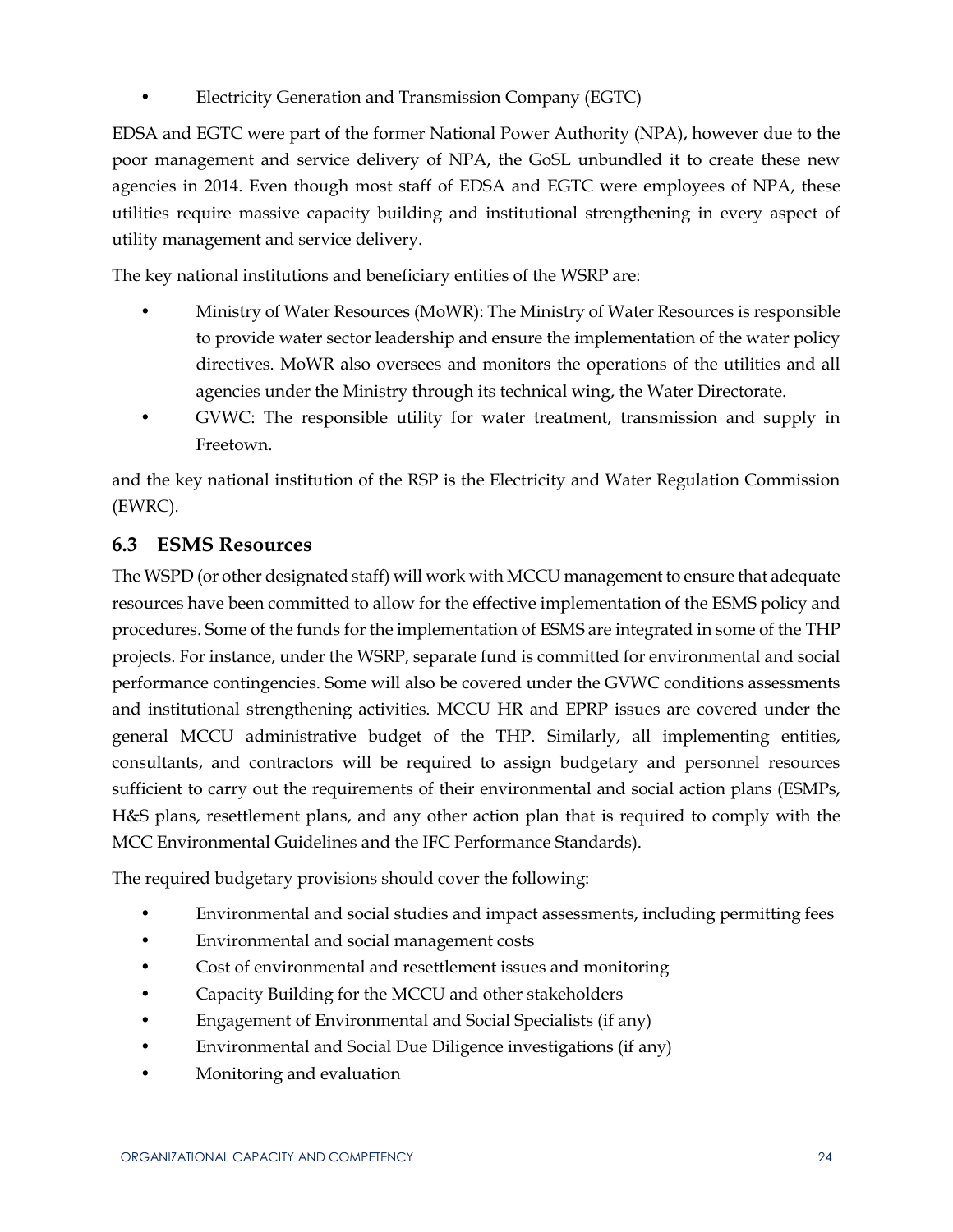#### <span id="page-31-0"></span>**6.4 Capacity Building and Training**

As mentioned in section 6.2, environmental management and social protection systems are weak and not instituted in most of the national institutions and beneficiary entities of the THP. The projects and the ESMS Team of MCCU must play a great role to build the capacities of these institutions and implementing entities in sound environmental management, health and safety, good working conditions of their staff.

#### 6.4.1 MCCU ESMS Staff

<span id="page-31-1"></span>To achieve and maintain the level of expertise required for the implementation of this ESMS, the MCCU ESP team will coordinate a training program for all relevant MCCU employees, consultants, contractors, sub-contractors and sub-consultants, using the ESMS and its appendixes. Training will be primarily on-the-job, complemented by workshops and, when appropriate, classroom instruction. To maintain the appropriate level of awareness and competence, training activities will be repeated periodically and all new employees will be given a summary of ESP requirements when they join MCCU.

Members of the MCCU ESP team will participate in ESP colleges upon invitation by MCC. Other national or international conferences and workshops on environmental and social safeguards, particularly those of IFC, will be good opportunities for the MCCU to improve their skills in related to effective ESMS implementation and environmental and social performance of the THP. The WSPD will work with the MCCU Chief Executive Officer (CEO) to identify appropriate conferences and provide the necessary budget. An immediate training requirement identified for all MCCU staff are first aid, health, safety and fire management, and defensive driving.

#### 6.4.2 National Institutions and Beneficiary Entities

<span id="page-31-2"></span>Institutional support and capacity building targeting the four institutions will be provided directly by MCCU and indirectly through consultancies. The following summaries the support that will be provided to each institution:

#### *Water Sector Reform Project*

Presently, the MoWR does not have operational environmental and social management guidelines and plans in place even though these are part of the provisions of the 2010 National Water and Sanitation Policy. The WSRP will support the MoWR to develop a roadmap for Urban WASH, which will identify gaps and challenges in policy implementation, including considerations related to environmental and social management.

ORGANIZATIONAL CAPACITY AND COMPETENCY 25 GVWC has minimal capacity related to environmental and social management, however in late 2016 it established a "Community Water Services Department" to "get experience" before the THP consultancy support is provided by MCCU. Generally, there is also no formal health and safety system, procedures, or training in place at GVWC, with health and safety equipment such as face masks, uniform, vests, helmets, etc. only occasionally provided. A company-wide environmental and social protection, and health and safety training needs assessment is required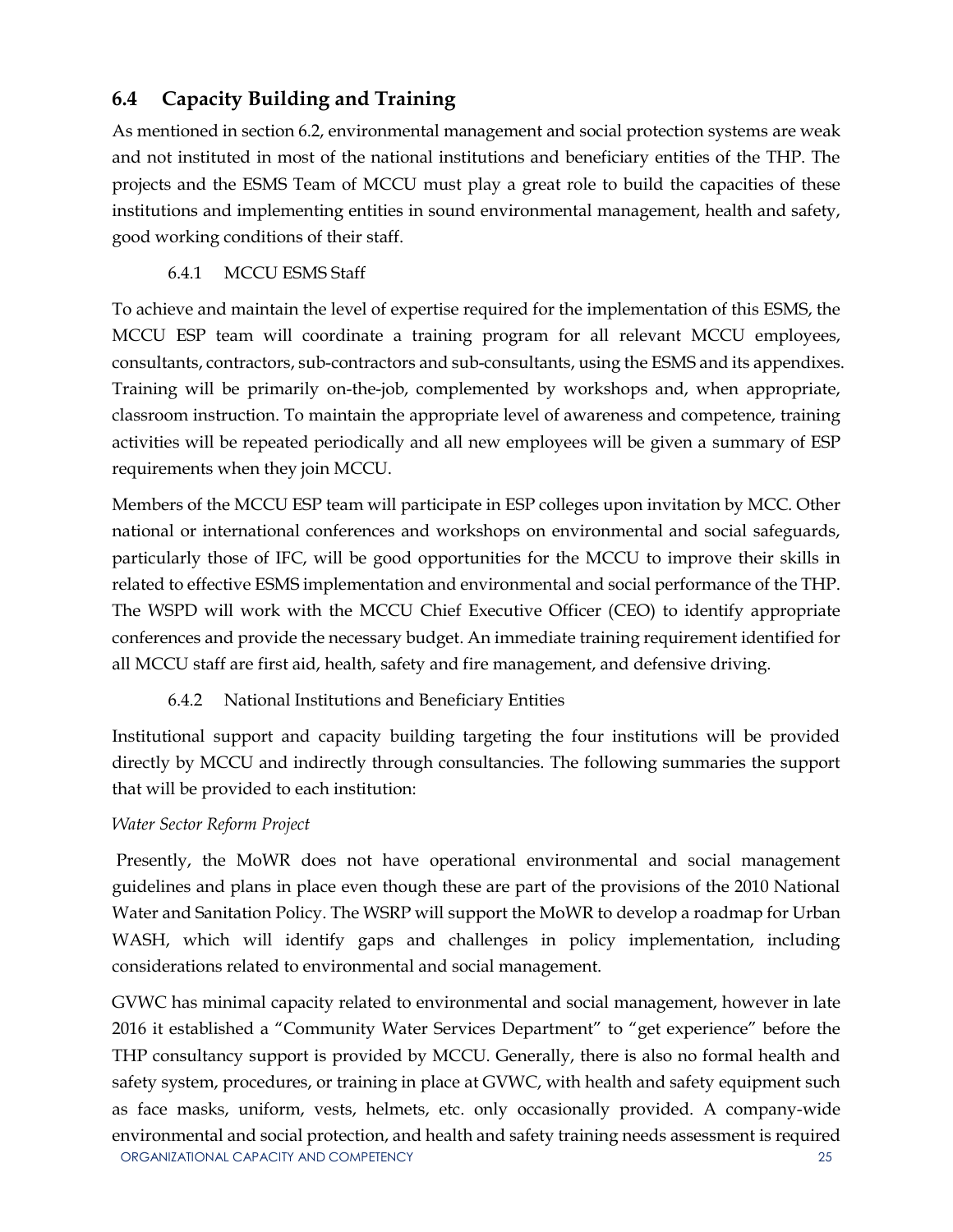as part of the development of the institution's strategic plan. This analysis will be done as part of the GVWC Institutional Strengthening consultancy. The consultancy will make recommendations for how GVWC can specifically build their capacity on these issues and will help GVWC to establish an ESMS based on the principles of the MCCU ESMS. Until GVWC's system is developed, the program will rely on the MCCU ESMS to implement all THP funded activities.

Two major consultancies will support GVWC and both will address the gaps in relation to environmental and social protection and health and safely within the institutions. The Condition Assessment, System Mapping and Hydraulic Modelling Consultancy will support GVWC to determine appropriate procedures for health and safely and provide the necessary resources for GVWC to adhere to these. Resources will include both skills and equipment, including appropriate footwear, gloves, hard hats, safety glasses, safety vests, and ear plugs, and will be provided to GVWC to ensure these procedures are adhered to and sustained once the consultancy is completed. At the same time, the GVWC institutional Strengthening Consultancy aims to strengthen GVWC's capacity to perform core business functions and comply with emerging regulatory requirements through the following aims:

- Ensure that all operations, governance systems, capital investments, and financial planning considers issues related to the environmental sustainability of the water supply system
- Provide support to GVWC to address all environmental, social, health and safety concerns within the Freetown system
- Provide technical assistance to GVWC for developing environmental, social and health and safety systems so that GVWC can more sustainably and safely manage issues that come up in daily operations, in small-scale capital improvements to the DMA, as well as larger capital improvements in the GVWC network funded by other donors.
- Support GVWC to institutionalize the management of community or publicly managed water points and ensure that all aspects of GVWC service delivery consider and address the needs of customers who access water through a communal or publicly managed water point. These include gender-inclusive and pro-poor approaches to design, construction, tariff-setting, business practices, investments, and customer interaction.

#### *Energy Sector Reform Project*

Capacity support will be provided to MoE related to management of the environmental and social protection practices to allow them to fulfill their oversight functions. This will help MoE to undertake sector monitoring of its agencies and utilities.

Regarding the two utilities, EDSA and EGTC, EDSA has small environmental footprint but current working conditions of the staff, and health and safety management practices are very poor and need to be institutionalized and strengthened. EGTC on the other hand, has a large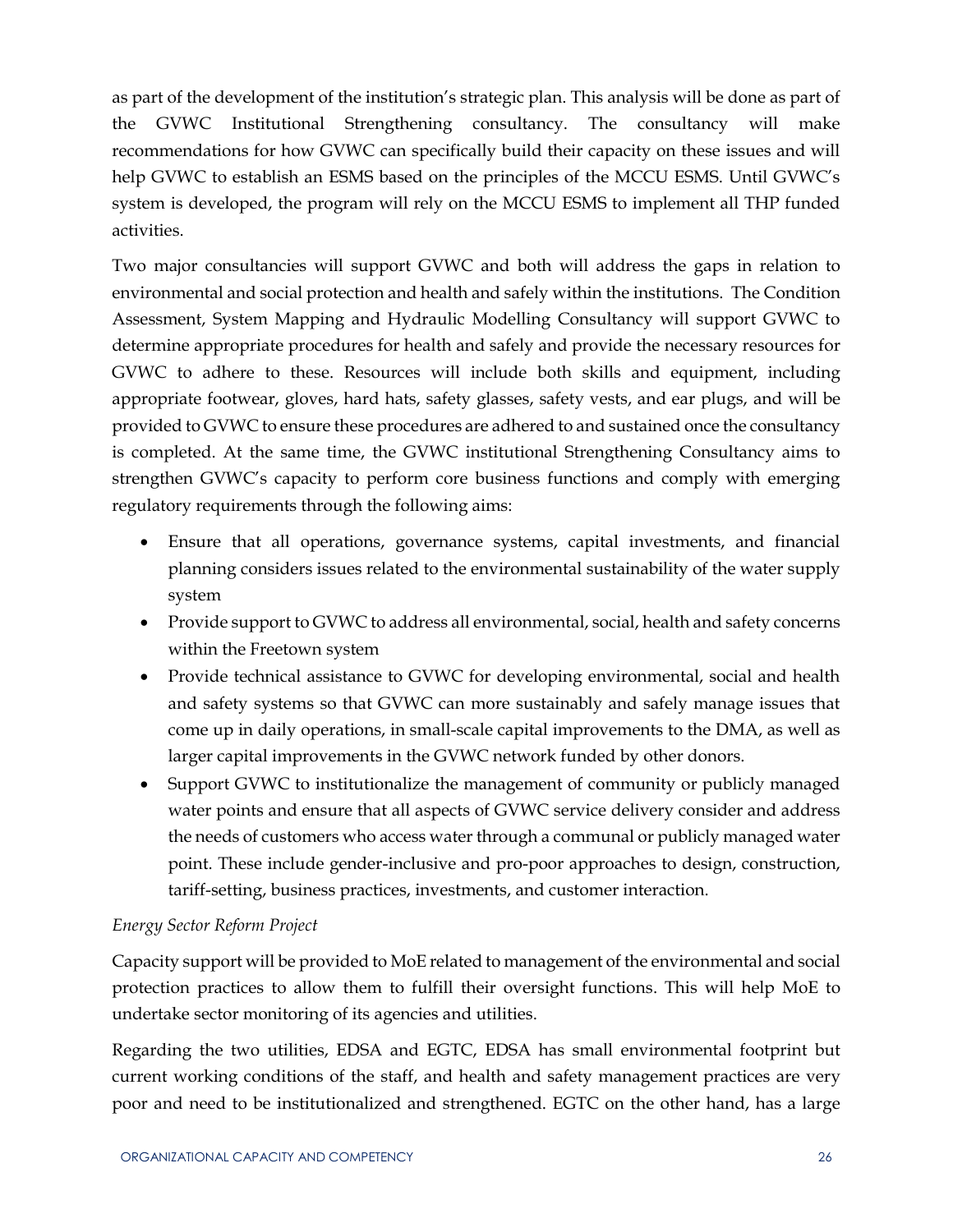environmental foot print due to their electricity and energy generation activities and the current working condition of the staff, and health and safety practices of EGTC is also very poor.

Within the THP both EDSA and EGTC will be supported to undertake an organizational assessment, with reference to their mandate and strategic vision. The assessments will establish the current levels of human capacity, organizational infrastructure and technical systems that characterize the utilities. The assessments will consider health and safety practices including existence of and compliance with relevant policies and guidelines, organizational practices, and incident tracking, and environmental safeguards and practices including existence of and compliance with relevant policies. This will include an assessment of the risks and benefits in relation to environmental impacts and risks in their operations with a specific focus on pollution in the areas of noise, smoke, disposal of oils, discarded spare part disposal, storage of fuel and disposal method, amongst others. The assessments will be used to develop capacity building programs for both utilities that will address the gaps identified in the assessments.

#### *EWRC*

Like EDSA and EGTC, EWRC is a newly established agency to regulate the operations of the electricity and water utilities. The RSP of the THP is geared to operationalize and build the capacity of the commission to perform its functions. In addition to the day to day operations of EWRC, the commission will also develop regulations, guidelines and performance standards of the utilities and other associated businesses in both the water and energy sector.

The EWRC Regulatory Strengthening and Tariff Development Support Consultancy will assess the institution's needs and capacity constraints with reference to their strategic plan, including health and safety, environmental management and quality of service and supply issues, inspections and quality control monitoring and reporting, and the development of specifications and standards in relation to EWRC regulatory oversight. EWRC will undergo an assessment of environmental and social protection, and health and safety in order to develop a capacity building program.

#### 6.4.3 DMA and Kiosk Pilot

<span id="page-33-0"></span>All trainings and skills in DMA in relation to environmental and social protection and health and safety will be conducted in partnership with GVWC to promote a learning by doing approach and be consistent with the procedures and standards provided by this document. The trainings required to manage environmental and social issues in the DMA will be determined by the GVWC institutional strengthening consultant with approval from MCCU, however will include at a minimum the following:

 For all construction contracts, training will take place during the mobilization of the construction contractor to ensure their key staff have adequate knowledge of environmental, social, health and safety management principles and awareness of their environmental and social contractual requirements prior to the commencement of works.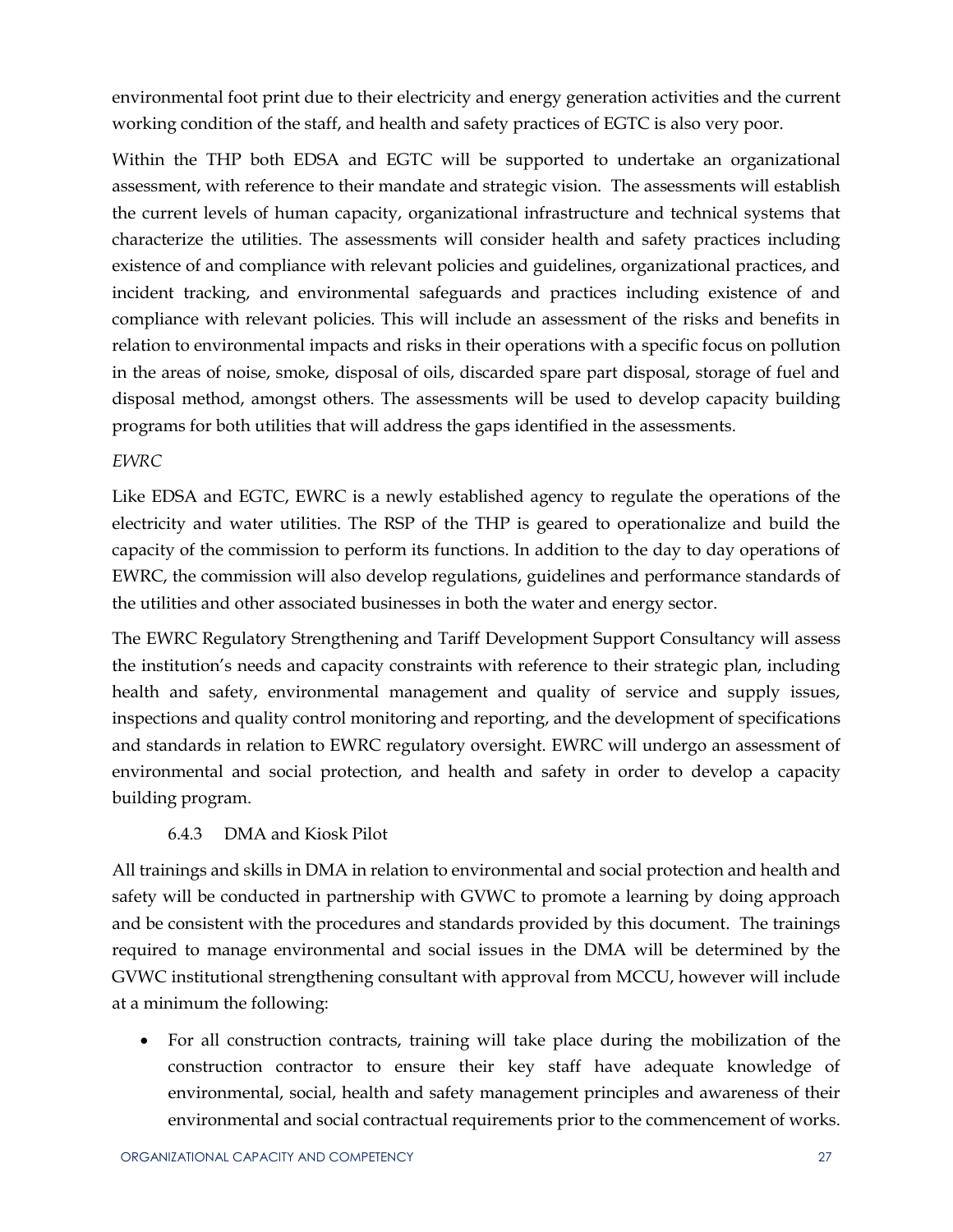This training will include a brief introduction to policy and legal requirements, environmental and social documents developed for the project (the ESMS, the guidance ESMP, the Operation Health and Safety Guidelines and the Water Management Plan), the responsibilities of various entities and communication among them, environmental and social mitigation, required permits and approvals, monitoring and reporting requirements, information disclosure and communication.

- In addition to general classroom training, special sessions will be organized for groups of workers dealing with machinery and equipment, workers involved in handling of hazardous materials and waste, drivers, people working in confined spaces, etc. Furthermore, depending on the nature of planned works, on-the-job instructions and guidance for workers will be provided by the site supervisors of the construction contractors daily. This training will be led by the GVWC institutional strengthening design Consultant with support as needed from GVWC, MCCU ESP team and MCC staff and consultants and it is the responsibility of the construction contractor to ensure information received at the training is disseminated to all required staff and workers.
- Training and orientation on environmental and social management and health and safety will be provided to the water kiosk operators prior to commencement of their works. This training will be organized and delivered by the GVWC institutional strengthening consultant in partnership with GVWC.

All training materials will be submitted to the relevant parties for approval prior to actual delivery of training.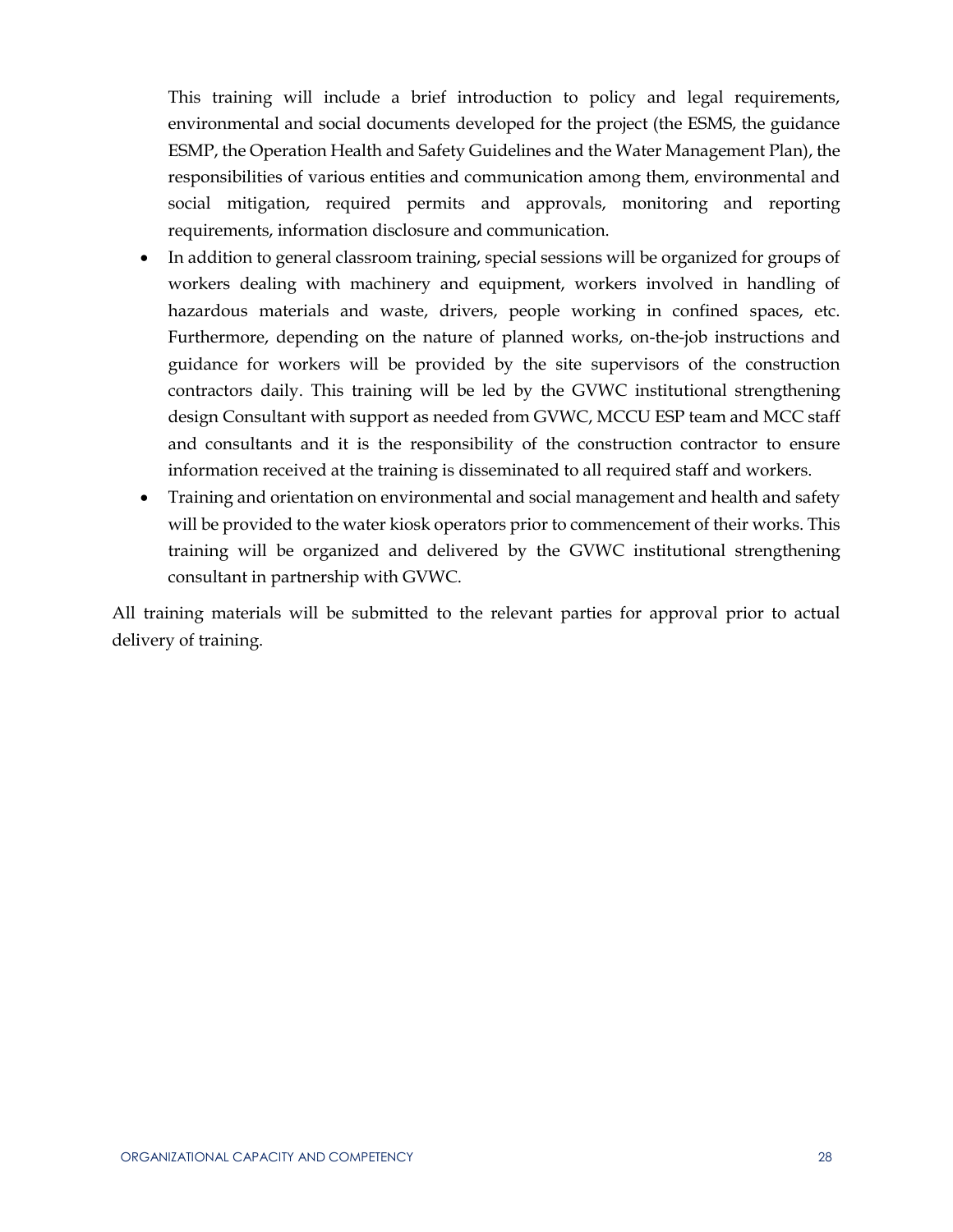## <span id="page-35-0"></span>7 MONITORING AND REPORTING

Monitoring and reporting on the implementation of the ESMS is part of MCCU overall monitoring of the THP. The MCCU Monitoring and Evaluation (M&E) Plan will include ESMS monitoring indicators and tools. For implementation of institutional strengthening activities, the capacity of implementing entities on environmental and social and health and safety will be built, the development of this capacity and its effectiveness will be monitored and reported by the M&E Director of MCCU. For the DMA Activity, in addition to the monitoring support provided by the MCCU M&E Director, ESMS team, the design consultant and the contractor will also be responsible for monitoring and reporting.

#### <span id="page-35-1"></span>**7.1 Review of Environmental and Social Requirements Compliance**

MCCU is committed to reporting on the environmental and social performance of all its Projects, with ongoing evaluation of the implementation of all MCC and SLEPA environmental and social requirements as reflected in ESMPs, CESMPs and their checklists.

Environmental and social monitoring and reporting is a very important component of ESP management. It verifies effectiveness of proposed mitigation measures given in environmental and social plans during the implementation and operational phases of the project. The monitoring and reporting system will identify the parameters to be monitored, the monitoring activities to be implemented, their location, time and frequency. Monitoring will include supervision and surveillance to determine and improve the way contractors and subcontractors are addressing the environmental and social provisions and requirements of their contracts. Supervisors will specifically ensure that the required CESMPs are developed, reflected in clear checklists that facilitate internal monitoring, are implemented and updated as necessary.

To facilitate enforcement, development of and adherence to ESMS, ESMPs and CESMPs and their checklists will be incorporated into all contracts for all relevant consultants, contractors, subcontractors and sub-consultants, with pre-determined consequences for failure to comply.

#### <span id="page-35-3"></span><span id="page-35-2"></span>**7.2 Responsible Parties for Environmental and Social Monitoring**

#### 7.2.1 Monitoring arrangements with beneficiary institutions

As stated above, monitoring and reporting on environmental and social capacity development and its effectives within the four institutions will form part of the overall THP M&E plan. After the capacity building plans of the institutions are finalized, the M&E Director of the MCCU will support the institutions to determine monitoring indicators and their means of verifications for incorporation into the THP M&E plan. Information gathering on the specific indicators is the responsibility of the associated Director, and these will be sent to the M&E Director for analysis and tracking.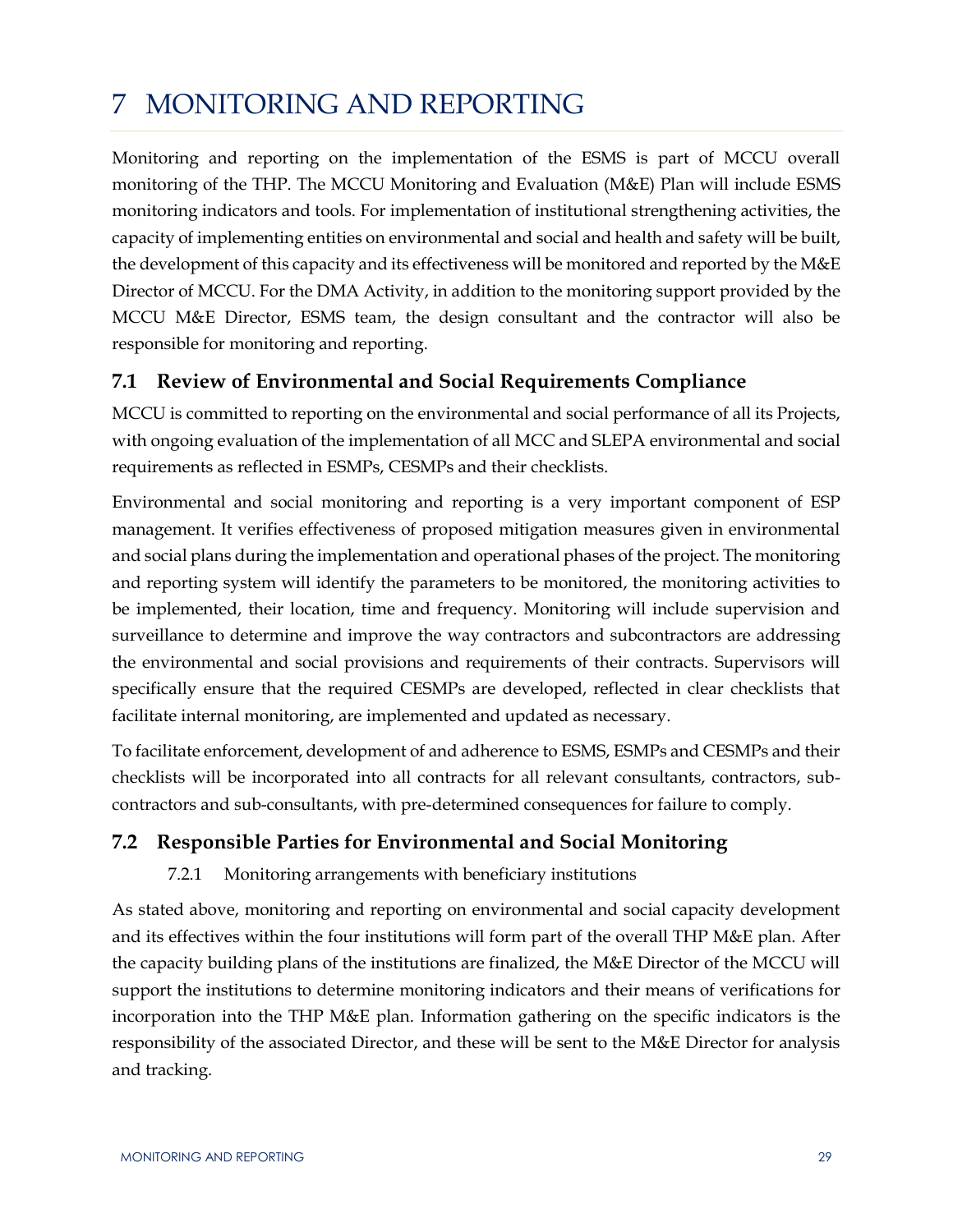#### 7.2.2 DMA and Kiosk Pilot

<span id="page-36-0"></span>Both the ESMP and the CESMP will have an internal and external monitoring system and the responsibilities in relation to the development and implementation of monitoring systems are as follows:

- The Environmental and Social team of MCCU will monitor overall compliance of all activities carried out under the THP, including the ESMP and CESMP of the DMA and kiosk pilot.
- GVWC institutional strengthening consultant, in partnership with GWVC, is responsible to develop the ESMP and its associated monitoring and reporting system and approve and monitor all CESMPs.
- Construction contractors and any relevant sub-consultants and/or sub-consultants are responsible to develop the CESMP and its associated monitoring and reporting system.

The monitoring procedures and systems for the ESMP and CESMPs will be designed to allow for: (i) identification of non-compliance with any one of the environmental, social and health and safety measures identified in the ESMP/CESMP, and the steps taken to correct the noncompliance, (ii) ensure timely and proper implementation of mitigation measures as identify in the environmental and social documents, (iii) verify the effectiveness of prevention and control strategies, and (iv) review the effectiveness of the internal monitoring systems.

The internal and external monitoring systems should include the following procedures:

- Monitoring and site inspection visit to ensure timely and proper implementation of mitigation measures identified in environmental and social documents. The frequency of monitoring visits will depend on the nature of the project activity.
- Use of checklists to identify incidence of non-compliance with any one of the environmental, social and health and safety measures identified in the CESMP, and record steps taken to correct the non-compliance.
- Develop and implement an EHS monitoring plan to verify the effectiveness of prevention and control strategies.
- Announced and unannounced visits to check compliance with the corresponding CESMP checklist, review the contractor's internal monitoring process, review the supervision consultant's monitoring reports, and highlight any undetected incidents of noncompliance that were not highlighted by the supervision consultant.

#### <span id="page-36-1"></span>**7.3 Reporting requirements**

As stated above the environmental, social and health and safety capacity and effectiveness of the four institutions will be monitored by the THP's overall M&E plan. On a quarterly basis, the M&E Director will report against progress made and review and revise the indicators where necessary.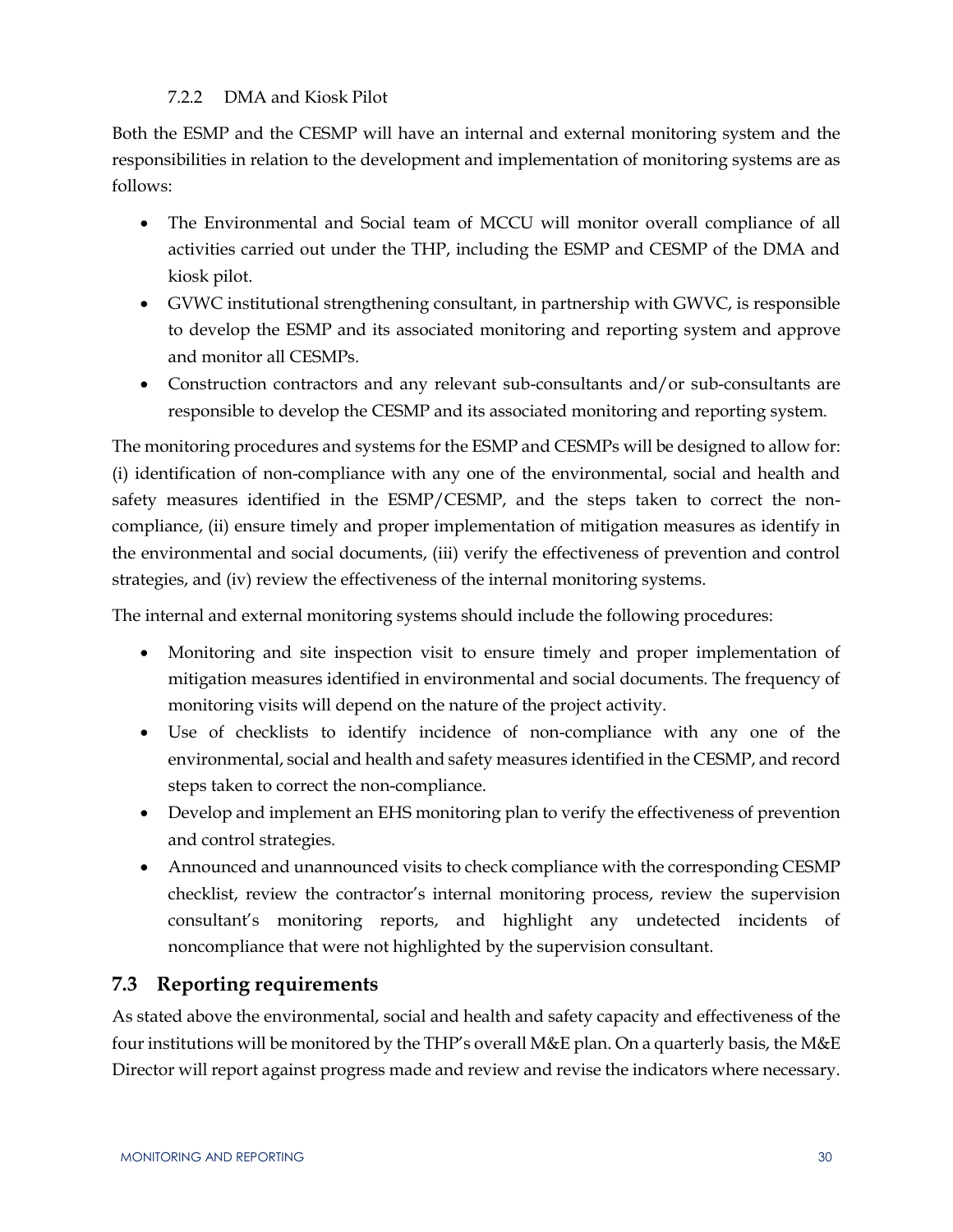#### 7.3.1 The DMA and Kiosk Pilot

<span id="page-37-0"></span>Within the DMA, the following are the responsibilities for GVWC's institutional strengthening consultant in partnership with GVWC and the relevant contractors, sub-contractors and subconsultants:

- Prepare and submit for approval to MCCU an ESMP for the DMA along with any other relevant documentation. The ESMP will be accompanied by checklists that facilitate communication of respective responsibilities for environmental, social and health and safety to all staff and workers, and that will be used to monitor compliance with all ESMP requirements.
- Report to MCCU on training activities, health and safety incidents observed or chance finds discovered.
- Develop and submit to MCCU and GVWC the monthly progress reports, including a summary of environmental and social activities carried out during the reporting period, providing details of observations made during site inspections, an analysis of the quality of each contractor's internal monitoring, and a review of all documents and reports. The reports will also identify the number, nature, and frequency of incidents of noncompliance with items on the approved checklists, as well as the corrective measures taken.
- Review all the reports developed by the Contractor and endorse them prior to authorizing implementation of respective activities.

The contractor, sub-consultants and/or sub-contractors who are required to develop a CESMP will have the following responsibilities:

- Prepare and submit for approval to the GVWC's institutional strengthening consultant and GVWC a site-specific CESMP along with any other relevant documentation. The CESMP will be accompanied by checklists that facilitate communication of respective responsibilities for environmental, social and health and safety to workers in all areas, and that will be used to monitor compliance with all CESMP.
- Report to GVWC's institutional strengthening consultant and GVWC on training activities, health and safety incidents observed or chance finds discovered.
- Monthly progress reports will be submitted for review and approval. The reports will identify the number, nature, and frequency of incidents of non-compliance with items on the approved checklists, as well as the corrective measures taken.

-.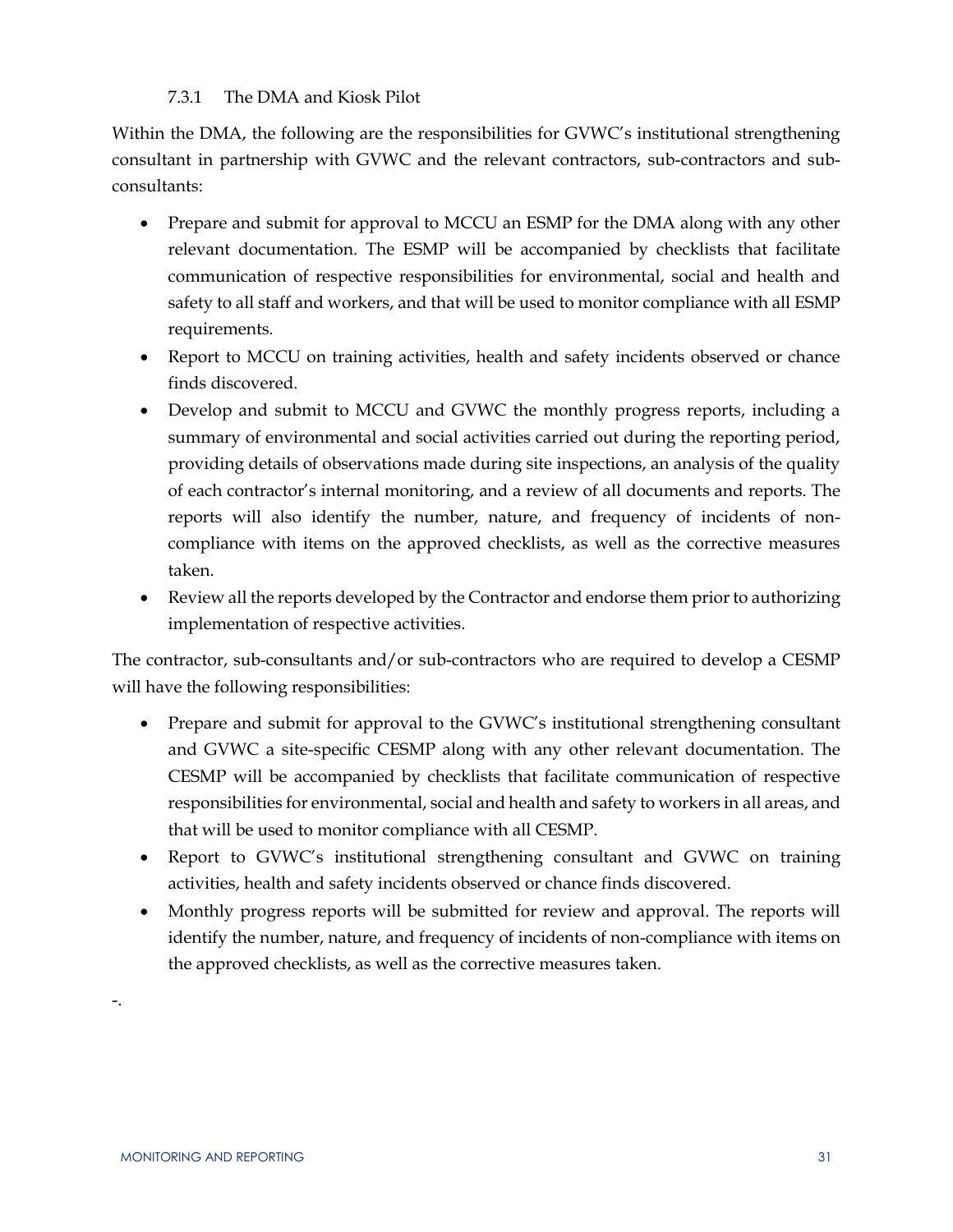## <span id="page-38-0"></span>8 ESMS Review and Enhancement

The ESMS document will be approved by MCCU's Chief Executive Officer. The MCCU Board will be informed on the approval process. This document and all its approved annexes will be published on the MCCU's webpage. It is anticipated that the ESMS will need to be updated and enhanced periodically, as needed, to address changing conditions, regulatory requirements or practical implementation issues. Management will use the information in the Annual reports to decide on needed improvements and direct the ESMS team to implement these.